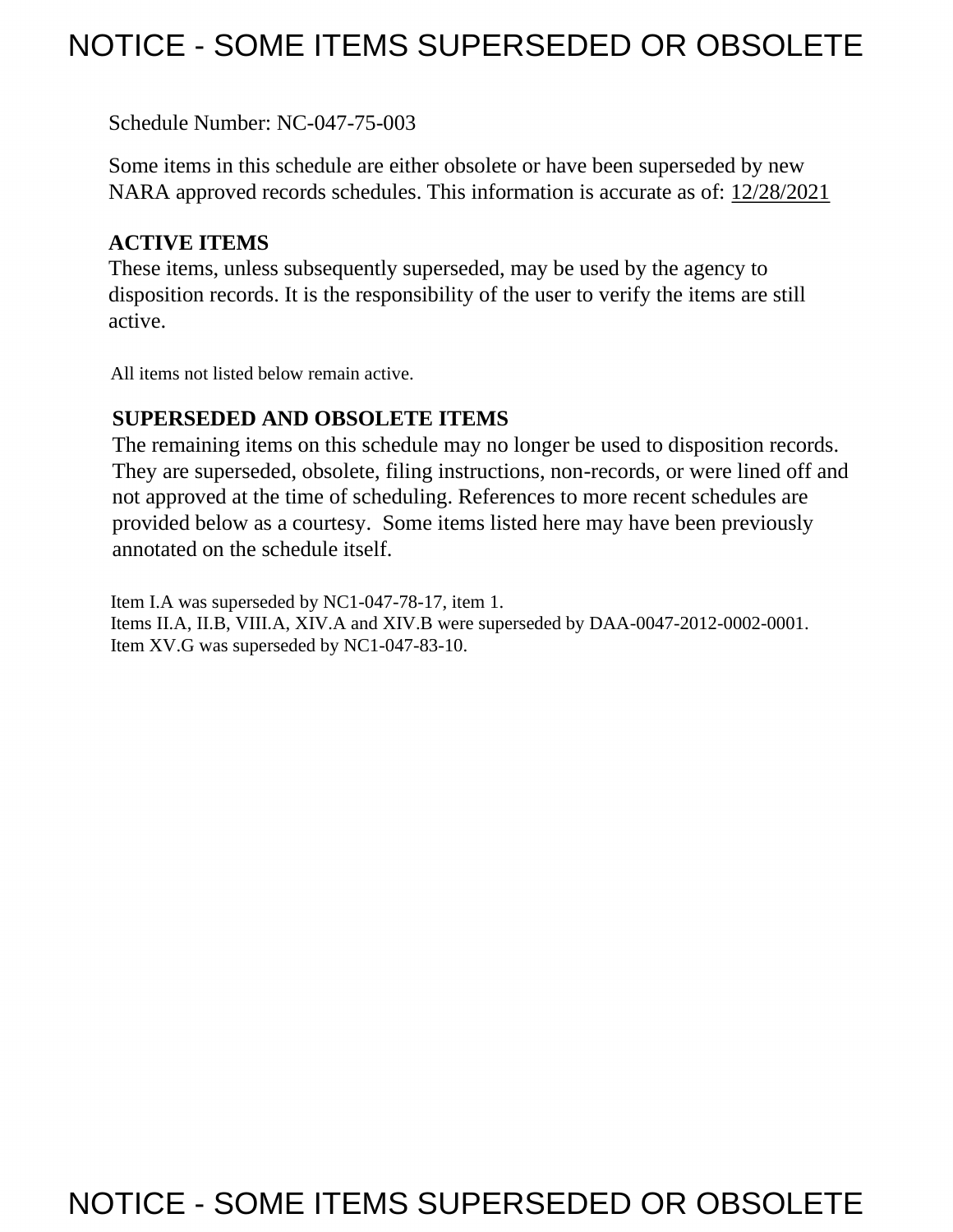| Adm nist-ation<br><b>DATE RECEIVED</b><br><b>KLJ NO</b><br>$GSA$ $Reg$ $3-IV-1$ <sup><math>06</math></sup><br>TO DISPOSE OF RECORDS<br>$115 - 103$<br>SEP 1 3 1974<br>(See Instructions on Reverse)<br>64 F<br>DATE APPROVED<br>GENERAL SERVICES ADMINISTRATION,<br>NATIONAL ARCHIVES AND RECORDS SERVICE, WASHINGTON, D.C. 20408<br>NOTIFICATION TO AGENCY<br>1. FROM (AGENCY OR ESTABLISHMENT)<br>In accordance with the provisions of 44 U.S.C.<br>Department of Health, Education, and Welfare<br>3303a the disposal request, including amend-<br><b>2 MAJOR SUBDIVISION</b><br>ments, is approved except for items that may<br>be stamped "disposal not approved" or<br>Social Security Administration<br>"withdrawn" in column 10.<br>3. MINOR SUBDIVISION<br>Bureau of Hearings and Appeals<br>4. NAME OF PERSON WITH WHOM TO CONFER<br>5. TEL. EXT.<br>594-5772<br>Charles D. Smith, Jr.<br><b>6. CERTIFICATE OF AGENCY REPRESENTATIVE</b><br>I hereby certify that I am authorized to act for the head of this agency in matters pertaining to the disposal of records, and that the records described in this hat or<br>schedule of ________ pages are proposed for disposal for the reason indicated: ("X" only one)<br>The records will cease to have sufficient value<br>The records have<br>в<br>А<br><b>to warrant further retention on the expiration</b><br>ceased to have suffi-<br>Х<br>of the period of time indicated or on the occur-<br>cient value to warrant<br>further retention.<br>rence of the event specified.<br>Dept<br>Records Mat<br>Offical<br>(Signature of Agency Representative)<br>(Tutle)<br>7.<br>8 DESCRIPTION OF ITEM<br>10<br>SAMPLE OR<br><b>ITEM NO</b><br><b>ACTION TAKEN</b><br>(WITH INCLUSIVE DATES OR RETENTION PERIODS)<br>JOB NO.<br>ï<br>RECORDS RETENTION AND DISPOSAL SCHEDULE<br>BUREAU OF HEARINGS AND APPEALS<br>The files described in this Schedule are created in the<br>administration of the hearings and appeals process of the<br>Social Security Administration (SSA). This process<br>involves the adjudication of appealed claims cases under<br>titles II, XVI, and XVIII of the Social Security Act, as<br>amended, and title IV of the Federal Coal Mine Health<br>and Safety Act of 1969, as amended.<br>v,<br>Ι.<br>HEARING FILES<br>Hearing Case Folders<br>Α.<br>The hearing case folder contains records which<br>document the review and adjudication of an appealed claims<br>case in the Bureau of Hearings and Appeals (BHA) and<br>in the Federal courts. Although the precise<br>documentation in a given folder will vary depending<br>upon the level of final adjudication, the following<br>are generally included: the record copy of the<br>decision rendered on the case by the Presiding<br>Officer (PO), the Appeal's Council, or by the Federal<br>courts; comments, recommendations, and analyses made<br>by hearings and appeals analysts, attorney fee<br>analysts, members of the<br>Medical Advisory Staff, or by members of the Appeal's | Foar cepies, ibcluding original, to be rebruited to the National Acchives and Recards Service | Sta durd Ferm No. 115<br>Revised November 1951 | Prescribed by General Services<br>REQUEST FOR AUTHORITY |  | <b>LEAVE BLANK</b> |  |
|--------------------------------------------------------------------------------------------------------------------------------------------------------------------------------------------------------------------------------------------------------------------------------------------------------------------------------------------------------------------------------------------------------------------------------------------------------------------------------------------------------------------------------------------------------------------------------------------------------------------------------------------------------------------------------------------------------------------------------------------------------------------------------------------------------------------------------------------------------------------------------------------------------------------------------------------------------------------------------------------------------------------------------------------------------------------------------------------------------------------------------------------------------------------------------------------------------------------------------------------------------------------------------------------------------------------------------------------------------------------------------------------------------------------------------------------------------------------------------------------------------------------------------------------------------------------------------------------------------------------------------------------------------------------------------------------------------------------------------------------------------------------------------------------------------------------------------------------------------------------------------------------------------------------------------------------------------------------------------------------------------------------------------------------------------------------------------------------------------------------------------------------------------------------------------------------------------------------------------------------------------------------------------------------------------------------------------------------------------------------------------------------------------------------------------------------------------------------------------------------------------------------------------------------------------------------------------------------------------------------------------------------------------------------------------------------------------------------------------------------------------------------------------------------------------------------------------------------------------------------------------------------------------------------------------------------------------------------------------------------------------------------------------------------|-----------------------------------------------------------------------------------------------|------------------------------------------------|---------------------------------------------------------|--|--------------------|--|
|                                                                                                                                                                                                                                                                                                                                                                                                                                                                                                                                                                                                                                                                                                                                                                                                                                                                                                                                                                                                                                                                                                                                                                                                                                                                                                                                                                                                                                                                                                                                                                                                                                                                                                                                                                                                                                                                                                                                                                                                                                                                                                                                                                                                                                                                                                                                                                                                                                                                                                                                                                                                                                                                                                                                                                                                                                                                                                                                                                                                                                            |                                                                                               |                                                |                                                         |  |                    |  |
|                                                                                                                                                                                                                                                                                                                                                                                                                                                                                                                                                                                                                                                                                                                                                                                                                                                                                                                                                                                                                                                                                                                                                                                                                                                                                                                                                                                                                                                                                                                                                                                                                                                                                                                                                                                                                                                                                                                                                                                                                                                                                                                                                                                                                                                                                                                                                                                                                                                                                                                                                                                                                                                                                                                                                                                                                                                                                                                                                                                                                                            |                                                                                               |                                                |                                                         |  |                    |  |
|                                                                                                                                                                                                                                                                                                                                                                                                                                                                                                                                                                                                                                                                                                                                                                                                                                                                                                                                                                                                                                                                                                                                                                                                                                                                                                                                                                                                                                                                                                                                                                                                                                                                                                                                                                                                                                                                                                                                                                                                                                                                                                                                                                                                                                                                                                                                                                                                                                                                                                                                                                                                                                                                                                                                                                                                                                                                                                                                                                                                                                            |                                                                                               | TO:                                            |                                                         |  |                    |  |
|                                                                                                                                                                                                                                                                                                                                                                                                                                                                                                                                                                                                                                                                                                                                                                                                                                                                                                                                                                                                                                                                                                                                                                                                                                                                                                                                                                                                                                                                                                                                                                                                                                                                                                                                                                                                                                                                                                                                                                                                                                                                                                                                                                                                                                                                                                                                                                                                                                                                                                                                                                                                                                                                                                                                                                                                                                                                                                                                                                                                                                            |                                                                                               |                                                |                                                         |  |                    |  |
|                                                                                                                                                                                                                                                                                                                                                                                                                                                                                                                                                                                                                                                                                                                                                                                                                                                                                                                                                                                                                                                                                                                                                                                                                                                                                                                                                                                                                                                                                                                                                                                                                                                                                                                                                                                                                                                                                                                                                                                                                                                                                                                                                                                                                                                                                                                                                                                                                                                                                                                                                                                                                                                                                                                                                                                                                                                                                                                                                                                                                                            |                                                                                               |                                                |                                                         |  |                    |  |
|                                                                                                                                                                                                                                                                                                                                                                                                                                                                                                                                                                                                                                                                                                                                                                                                                                                                                                                                                                                                                                                                                                                                                                                                                                                                                                                                                                                                                                                                                                                                                                                                                                                                                                                                                                                                                                                                                                                                                                                                                                                                                                                                                                                                                                                                                                                                                                                                                                                                                                                                                                                                                                                                                                                                                                                                                                                                                                                                                                                                                                            |                                                                                               |                                                |                                                         |  |                    |  |
|                                                                                                                                                                                                                                                                                                                                                                                                                                                                                                                                                                                                                                                                                                                                                                                                                                                                                                                                                                                                                                                                                                                                                                                                                                                                                                                                                                                                                                                                                                                                                                                                                                                                                                                                                                                                                                                                                                                                                                                                                                                                                                                                                                                                                                                                                                                                                                                                                                                                                                                                                                                                                                                                                                                                                                                                                                                                                                                                                                                                                                            |                                                                                               |                                                |                                                         |  |                    |  |
|                                                                                                                                                                                                                                                                                                                                                                                                                                                                                                                                                                                                                                                                                                                                                                                                                                                                                                                                                                                                                                                                                                                                                                                                                                                                                                                                                                                                                                                                                                                                                                                                                                                                                                                                                                                                                                                                                                                                                                                                                                                                                                                                                                                                                                                                                                                                                                                                                                                                                                                                                                                                                                                                                                                                                                                                                                                                                                                                                                                                                                            |                                                                                               |                                                |                                                         |  |                    |  |
|                                                                                                                                                                                                                                                                                                                                                                                                                                                                                                                                                                                                                                                                                                                                                                                                                                                                                                                                                                                                                                                                                                                                                                                                                                                                                                                                                                                                                                                                                                                                                                                                                                                                                                                                                                                                                                                                                                                                                                                                                                                                                                                                                                                                                                                                                                                                                                                                                                                                                                                                                                                                                                                                                                                                                                                                                                                                                                                                                                                                                                            |                                                                                               |                                                |                                                         |  |                    |  |
|                                                                                                                                                                                                                                                                                                                                                                                                                                                                                                                                                                                                                                                                                                                                                                                                                                                                                                                                                                                                                                                                                                                                                                                                                                                                                                                                                                                                                                                                                                                                                                                                                                                                                                                                                                                                                                                                                                                                                                                                                                                                                                                                                                                                                                                                                                                                                                                                                                                                                                                                                                                                                                                                                                                                                                                                                                                                                                                                                                                                                                            |                                                                                               |                                                |                                                         |  |                    |  |
|                                                                                                                                                                                                                                                                                                                                                                                                                                                                                                                                                                                                                                                                                                                                                                                                                                                                                                                                                                                                                                                                                                                                                                                                                                                                                                                                                                                                                                                                                                                                                                                                                                                                                                                                                                                                                                                                                                                                                                                                                                                                                                                                                                                                                                                                                                                                                                                                                                                                                                                                                                                                                                                                                                                                                                                                                                                                                                                                                                                                                                            |                                                                                               |                                                |                                                         |  |                    |  |
|                                                                                                                                                                                                                                                                                                                                                                                                                                                                                                                                                                                                                                                                                                                                                                                                                                                                                                                                                                                                                                                                                                                                                                                                                                                                                                                                                                                                                                                                                                                                                                                                                                                                                                                                                                                                                                                                                                                                                                                                                                                                                                                                                                                                                                                                                                                                                                                                                                                                                                                                                                                                                                                                                                                                                                                                                                                                                                                                                                                                                                            |                                                                                               |                                                |                                                         |  |                    |  |
|                                                                                                                                                                                                                                                                                                                                                                                                                                                                                                                                                                                                                                                                                                                                                                                                                                                                                                                                                                                                                                                                                                                                                                                                                                                                                                                                                                                                                                                                                                                                                                                                                                                                                                                                                                                                                                                                                                                                                                                                                                                                                                                                                                                                                                                                                                                                                                                                                                                                                                                                                                                                                                                                                                                                                                                                                                                                                                                                                                                                                                            |                                                                                               |                                                |                                                         |  |                    |  |
|                                                                                                                                                                                                                                                                                                                                                                                                                                                                                                                                                                                                                                                                                                                                                                                                                                                                                                                                                                                                                                                                                                                                                                                                                                                                                                                                                                                                                                                                                                                                                                                                                                                                                                                                                                                                                                                                                                                                                                                                                                                                                                                                                                                                                                                                                                                                                                                                                                                                                                                                                                                                                                                                                                                                                                                                                                                                                                                                                                                                                                            |                                                                                               |                                                |                                                         |  |                    |  |
|                                                                                                                                                                                                                                                                                                                                                                                                                                                                                                                                                                                                                                                                                                                                                                                                                                                                                                                                                                                                                                                                                                                                                                                                                                                                                                                                                                                                                                                                                                                                                                                                                                                                                                                                                                                                                                                                                                                                                                                                                                                                                                                                                                                                                                                                                                                                                                                                                                                                                                                                                                                                                                                                                                                                                                                                                                                                                                                                                                                                                                            |                                                                                               |                                                |                                                         |  |                    |  |
|                                                                                                                                                                                                                                                                                                                                                                                                                                                                                                                                                                                                                                                                                                                                                                                                                                                                                                                                                                                                                                                                                                                                                                                                                                                                                                                                                                                                                                                                                                                                                                                                                                                                                                                                                                                                                                                                                                                                                                                                                                                                                                                                                                                                                                                                                                                                                                                                                                                                                                                                                                                                                                                                                                                                                                                                                                                                                                                                                                                                                                            |                                                                                               |                                                |                                                         |  |                    |  |
|                                                                                                                                                                                                                                                                                                                                                                                                                                                                                                                                                                                                                                                                                                                                                                                                                                                                                                                                                                                                                                                                                                                                                                                                                                                                                                                                                                                                                                                                                                                                                                                                                                                                                                                                                                                                                                                                                                                                                                                                                                                                                                                                                                                                                                                                                                                                                                                                                                                                                                                                                                                                                                                                                                                                                                                                                                                                                                                                                                                                                                            |                                                                                               |                                                |                                                         |  |                    |  |
|                                                                                                                                                                                                                                                                                                                                                                                                                                                                                                                                                                                                                                                                                                                                                                                                                                                                                                                                                                                                                                                                                                                                                                                                                                                                                                                                                                                                                                                                                                                                                                                                                                                                                                                                                                                                                                                                                                                                                                                                                                                                                                                                                                                                                                                                                                                                                                                                                                                                                                                                                                                                                                                                                                                                                                                                                                                                                                                                                                                                                                            |                                                                                               |                                                |                                                         |  |                    |  |
|                                                                                                                                                                                                                                                                                                                                                                                                                                                                                                                                                                                                                                                                                                                                                                                                                                                                                                                                                                                                                                                                                                                                                                                                                                                                                                                                                                                                                                                                                                                                                                                                                                                                                                                                                                                                                                                                                                                                                                                                                                                                                                                                                                                                                                                                                                                                                                                                                                                                                                                                                                                                                                                                                                                                                                                                                                                                                                                                                                                                                                            |                                                                                               |                                                |                                                         |  |                    |  |
|                                                                                                                                                                                                                                                                                                                                                                                                                                                                                                                                                                                                                                                                                                                                                                                                                                                                                                                                                                                                                                                                                                                                                                                                                                                                                                                                                                                                                                                                                                                                                                                                                                                                                                                                                                                                                                                                                                                                                                                                                                                                                                                                                                                                                                                                                                                                                                                                                                                                                                                                                                                                                                                                                                                                                                                                                                                                                                                                                                                                                                            |                                                                                               |                                                |                                                         |  |                    |  |
|                                                                                                                                                                                                                                                                                                                                                                                                                                                                                                                                                                                                                                                                                                                                                                                                                                                                                                                                                                                                                                                                                                                                                                                                                                                                                                                                                                                                                                                                                                                                                                                                                                                                                                                                                                                                                                                                                                                                                                                                                                                                                                                                                                                                                                                                                                                                                                                                                                                                                                                                                                                                                                                                                                                                                                                                                                                                                                                                                                                                                                            |                                                                                               |                                                |                                                         |  |                    |  |
|                                                                                                                                                                                                                                                                                                                                                                                                                                                                                                                                                                                                                                                                                                                                                                                                                                                                                                                                                                                                                                                                                                                                                                                                                                                                                                                                                                                                                                                                                                                                                                                                                                                                                                                                                                                                                                                                                                                                                                                                                                                                                                                                                                                                                                                                                                                                                                                                                                                                                                                                                                                                                                                                                                                                                                                                                                                                                                                                                                                                                                            |                                                                                               |                                                |                                                         |  |                    |  |
|                                                                                                                                                                                                                                                                                                                                                                                                                                                                                                                                                                                                                                                                                                                                                                                                                                                                                                                                                                                                                                                                                                                                                                                                                                                                                                                                                                                                                                                                                                                                                                                                                                                                                                                                                                                                                                                                                                                                                                                                                                                                                                                                                                                                                                                                                                                                                                                                                                                                                                                                                                                                                                                                                                                                                                                                                                                                                                                                                                                                                                            |                                                                                               |                                                |                                                         |  |                    |  |
|                                                                                                                                                                                                                                                                                                                                                                                                                                                                                                                                                                                                                                                                                                                                                                                                                                                                                                                                                                                                                                                                                                                                                                                                                                                                                                                                                                                                                                                                                                                                                                                                                                                                                                                                                                                                                                                                                                                                                                                                                                                                                                                                                                                                                                                                                                                                                                                                                                                                                                                                                                                                                                                                                                                                                                                                                                                                                                                                                                                                                                            |                                                                                               |                                                |                                                         |  |                    |  |
|                                                                                                                                                                                                                                                                                                                                                                                                                                                                                                                                                                                                                                                                                                                                                                                                                                                                                                                                                                                                                                                                                                                                                                                                                                                                                                                                                                                                                                                                                                                                                                                                                                                                                                                                                                                                                                                                                                                                                                                                                                                                                                                                                                                                                                                                                                                                                                                                                                                                                                                                                                                                                                                                                                                                                                                                                                                                                                                                                                                                                                            |                                                                                               |                                                |                                                         |  |                    |  |
|                                                                                                                                                                                                                                                                                                                                                                                                                                                                                                                                                                                                                                                                                                                                                                                                                                                                                                                                                                                                                                                                                                                                                                                                                                                                                                                                                                                                                                                                                                                                                                                                                                                                                                                                                                                                                                                                                                                                                                                                                                                                                                                                                                                                                                                                                                                                                                                                                                                                                                                                                                                                                                                                                                                                                                                                                                                                                                                                                                                                                                            |                                                                                               |                                                |                                                         |  |                    |  |
|                                                                                                                                                                                                                                                                                                                                                                                                                                                                                                                                                                                                                                                                                                                                                                                                                                                                                                                                                                                                                                                                                                                                                                                                                                                                                                                                                                                                                                                                                                                                                                                                                                                                                                                                                                                                                                                                                                                                                                                                                                                                                                                                                                                                                                                                                                                                                                                                                                                                                                                                                                                                                                                                                                                                                                                                                                                                                                                                                                                                                                            |                                                                                               |                                                |                                                         |  |                    |  |
|                                                                                                                                                                                                                                                                                                                                                                                                                                                                                                                                                                                                                                                                                                                                                                                                                                                                                                                                                                                                                                                                                                                                                                                                                                                                                                                                                                                                                                                                                                                                                                                                                                                                                                                                                                                                                                                                                                                                                                                                                                                                                                                                                                                                                                                                                                                                                                                                                                                                                                                                                                                                                                                                                                                                                                                                                                                                                                                                                                                                                                            |                                                                                               |                                                |                                                         |  |                    |  |
|                                                                                                                                                                                                                                                                                                                                                                                                                                                                                                                                                                                                                                                                                                                                                                                                                                                                                                                                                                                                                                                                                                                                                                                                                                                                                                                                                                                                                                                                                                                                                                                                                                                                                                                                                                                                                                                                                                                                                                                                                                                                                                                                                                                                                                                                                                                                                                                                                                                                                                                                                                                                                                                                                                                                                                                                                                                                                                                                                                                                                                            |                                                                                               |                                                |                                                         |  |                    |  |
|                                                                                                                                                                                                                                                                                                                                                                                                                                                                                                                                                                                                                                                                                                                                                                                                                                                                                                                                                                                                                                                                                                                                                                                                                                                                                                                                                                                                                                                                                                                                                                                                                                                                                                                                                                                                                                                                                                                                                                                                                                                                                                                                                                                                                                                                                                                                                                                                                                                                                                                                                                                                                                                                                                                                                                                                                                                                                                                                                                                                                                            |                                                                                               |                                                |                                                         |  |                    |  |
|                                                                                                                                                                                                                                                                                                                                                                                                                                                                                                                                                                                                                                                                                                                                                                                                                                                                                                                                                                                                                                                                                                                                                                                                                                                                                                                                                                                                                                                                                                                                                                                                                                                                                                                                                                                                                                                                                                                                                                                                                                                                                                                                                                                                                                                                                                                                                                                                                                                                                                                                                                                                                                                                                                                                                                                                                                                                                                                                                                                                                                            |                                                                                               |                                                |                                                         |  |                    |  |
|                                                                                                                                                                                                                                                                                                                                                                                                                                                                                                                                                                                                                                                                                                                                                                                                                                                                                                                                                                                                                                                                                                                                                                                                                                                                                                                                                                                                                                                                                                                                                                                                                                                                                                                                                                                                                                                                                                                                                                                                                                                                                                                                                                                                                                                                                                                                                                                                                                                                                                                                                                                                                                                                                                                                                                                                                                                                                                                                                                                                                                            |                                                                                               |                                                |                                                         |  |                    |  |
|                                                                                                                                                                                                                                                                                                                                                                                                                                                                                                                                                                                                                                                                                                                                                                                                                                                                                                                                                                                                                                                                                                                                                                                                                                                                                                                                                                                                                                                                                                                                                                                                                                                                                                                                                                                                                                                                                                                                                                                                                                                                                                                                                                                                                                                                                                                                                                                                                                                                                                                                                                                                                                                                                                                                                                                                                                                                                                                                                                                                                                            |                                                                                               |                                                |                                                         |  |                    |  |
|                                                                                                                                                                                                                                                                                                                                                                                                                                                                                                                                                                                                                                                                                                                                                                                                                                                                                                                                                                                                                                                                                                                                                                                                                                                                                                                                                                                                                                                                                                                                                                                                                                                                                                                                                                                                                                                                                                                                                                                                                                                                                                                                                                                                                                                                                                                                                                                                                                                                                                                                                                                                                                                                                                                                                                                                                                                                                                                                                                                                                                            |                                                                                               |                                                |                                                         |  |                    |  |
|                                                                                                                                                                                                                                                                                                                                                                                                                                                                                                                                                                                                                                                                                                                                                                                                                                                                                                                                                                                                                                                                                                                                                                                                                                                                                                                                                                                                                                                                                                                                                                                                                                                                                                                                                                                                                                                                                                                                                                                                                                                                                                                                                                                                                                                                                                                                                                                                                                                                                                                                                                                                                                                                                                                                                                                                                                                                                                                                                                                                                                            |                                                                                               |                                                |                                                         |  |                    |  |
|                                                                                                                                                                                                                                                                                                                                                                                                                                                                                                                                                                                                                                                                                                                                                                                                                                                                                                                                                                                                                                                                                                                                                                                                                                                                                                                                                                                                                                                                                                                                                                                                                                                                                                                                                                                                                                                                                                                                                                                                                                                                                                                                                                                                                                                                                                                                                                                                                                                                                                                                                                                                                                                                                                                                                                                                                                                                                                                                                                                                                                            |                                                                                               |                                                |                                                         |  |                    |  |
|                                                                                                                                                                                                                                                                                                                                                                                                                                                                                                                                                                                                                                                                                                                                                                                                                                                                                                                                                                                                                                                                                                                                                                                                                                                                                                                                                                                                                                                                                                                                                                                                                                                                                                                                                                                                                                                                                                                                                                                                                                                                                                                                                                                                                                                                                                                                                                                                                                                                                                                                                                                                                                                                                                                                                                                                                                                                                                                                                                                                                                            |                                                                                               |                                                |                                                         |  |                    |  |
|                                                                                                                                                                                                                                                                                                                                                                                                                                                                                                                                                                                                                                                                                                                                                                                                                                                                                                                                                                                                                                                                                                                                                                                                                                                                                                                                                                                                                                                                                                                                                                                                                                                                                                                                                                                                                                                                                                                                                                                                                                                                                                                                                                                                                                                                                                                                                                                                                                                                                                                                                                                                                                                                                                                                                                                                                                                                                                                                                                                                                                            |                                                                                               |                                                |                                                         |  |                    |  |
|                                                                                                                                                                                                                                                                                                                                                                                                                                                                                                                                                                                                                                                                                                                                                                                                                                                                                                                                                                                                                                                                                                                                                                                                                                                                                                                                                                                                                                                                                                                                                                                                                                                                                                                                                                                                                                                                                                                                                                                                                                                                                                                                                                                                                                                                                                                                                                                                                                                                                                                                                                                                                                                                                                                                                                                                                                                                                                                                                                                                                                            |                                                                                               |                                                |                                                         |  |                    |  |
|                                                                                                                                                                                                                                                                                                                                                                                                                                                                                                                                                                                                                                                                                                                                                                                                                                                                                                                                                                                                                                                                                                                                                                                                                                                                                                                                                                                                                                                                                                                                                                                                                                                                                                                                                                                                                                                                                                                                                                                                                                                                                                                                                                                                                                                                                                                                                                                                                                                                                                                                                                                                                                                                                                                                                                                                                                                                                                                                                                                                                                            |                                                                                               |                                                |                                                         |  |                    |  |
|                                                                                                                                                                                                                                                                                                                                                                                                                                                                                                                                                                                                                                                                                                                                                                                                                                                                                                                                                                                                                                                                                                                                                                                                                                                                                                                                                                                                                                                                                                                                                                                                                                                                                                                                                                                                                                                                                                                                                                                                                                                                                                                                                                                                                                                                                                                                                                                                                                                                                                                                                                                                                                                                                                                                                                                                                                                                                                                                                                                                                                            |                                                                                               |                                                |                                                         |  |                    |  |
|                                                                                                                                                                                                                                                                                                                                                                                                                                                                                                                                                                                                                                                                                                                                                                                                                                                                                                                                                                                                                                                                                                                                                                                                                                                                                                                                                                                                                                                                                                                                                                                                                                                                                                                                                                                                                                                                                                                                                                                                                                                                                                                                                                                                                                                                                                                                                                                                                                                                                                                                                                                                                                                                                                                                                                                                                                                                                                                                                                                                                                            |                                                                                               |                                                |                                                         |  |                    |  |
|                                                                                                                                                                                                                                                                                                                                                                                                                                                                                                                                                                                                                                                                                                                                                                                                                                                                                                                                                                                                                                                                                                                                                                                                                                                                                                                                                                                                                                                                                                                                                                                                                                                                                                                                                                                                                                                                                                                                                                                                                                                                                                                                                                                                                                                                                                                                                                                                                                                                                                                                                                                                                                                                                                                                                                                                                                                                                                                                                                                                                                            |                                                                                               |                                                |                                                         |  |                    |  |
|                                                                                                                                                                                                                                                                                                                                                                                                                                                                                                                                                                                                                                                                                                                                                                                                                                                                                                                                                                                                                                                                                                                                                                                                                                                                                                                                                                                                                                                                                                                                                                                                                                                                                                                                                                                                                                                                                                                                                                                                                                                                                                                                                                                                                                                                                                                                                                                                                                                                                                                                                                                                                                                                                                                                                                                                                                                                                                                                                                                                                                            |                                                                                               |                                                |                                                         |  |                    |  |

 $\sigma$  , a mean in the continuum  $\sigma$  . The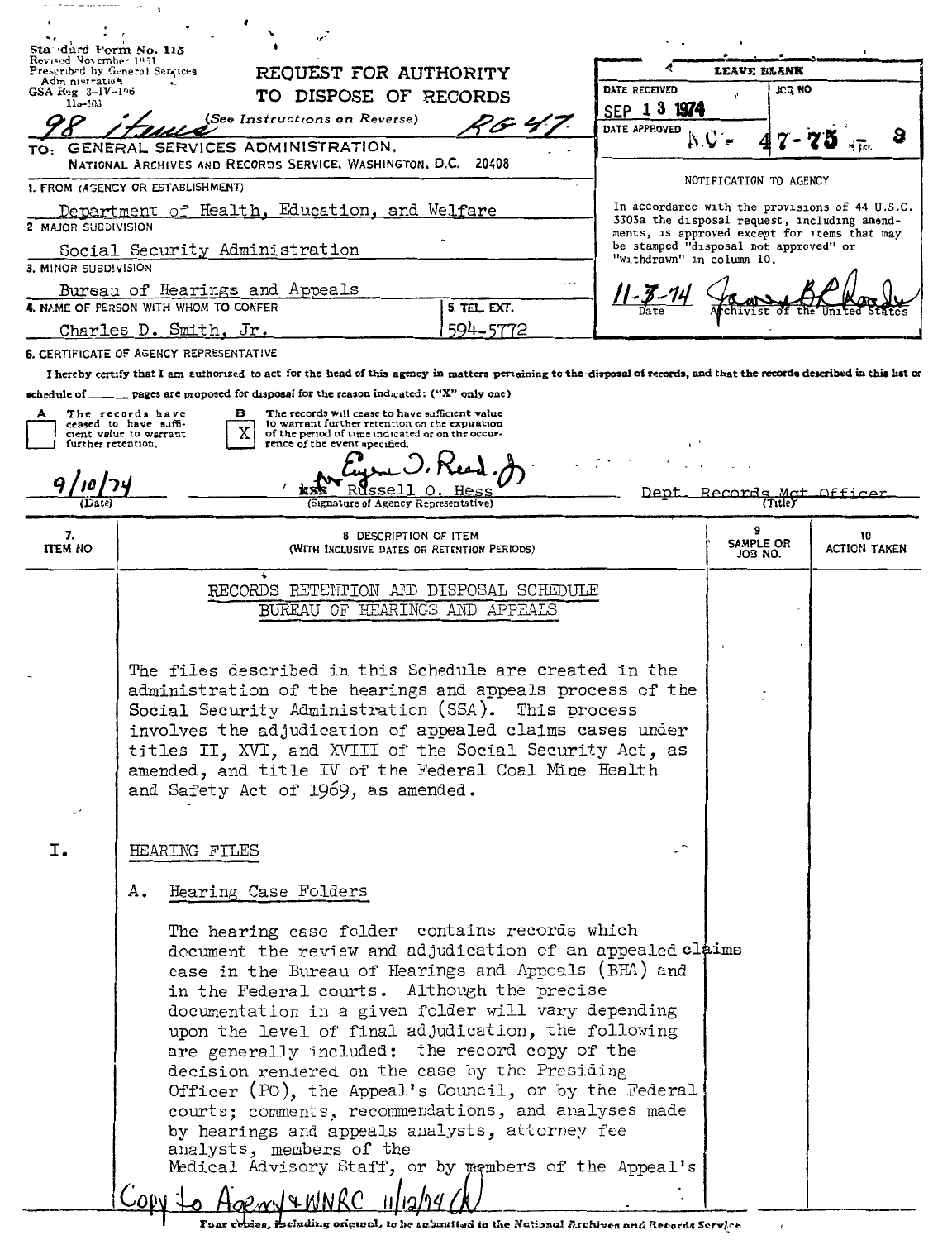Sta~;IRrcl F,;rn: No. 115a Rev1~cfl N'ovrrnh1~r l'•'il Presrnhcd by Cir-n,\_ral 3Prv1ccs AdminLcitrntion ....~No. \_\_\_\_\_\_ Page,-,,-\_2\_\_ GSA Reg J-IV-J,ql, *:\_* 

 $\ddot{\phantom{a}}$ 

| 7<br>ITEM NO. |    | 8 DESCRIPTION OF ITEM<br>(WITH INCLUSIVE DATES OR RETENTION PERIODS)                                                                                                                                                                                                                                                                                                                                                                                                                                                               | 9<br>SAMPLE OR<br>ON BOL | 10<br><b>ACTION TAKEN</b> |
|---------------|----|------------------------------------------------------------------------------------------------------------------------------------------------------------------------------------------------------------------------------------------------------------------------------------------------------------------------------------------------------------------------------------------------------------------------------------------------------------------------------------------------------------------------------------|--------------------------|---------------------------|
|               |    | Council; hearing transcripts; reports to the file;<br>post-review correspondence; and similar records.<br>Transfer to an inactive file after final adjudica-<br>tion of the case. Close out inactive file after<br>4 months and transfer to a Federal Records Center<br>(FRC). Destroy 10 years thereafter.                                                                                                                                                                                                                        |                          |                           |
|               | в. | Presiding Officer Working Files                                                                                                                                                                                                                                                                                                                                                                                                                                                                                                    |                          |                           |
|               |    | The working file contains copies of documents<br>accumulated by the PO in his review and adjudication<br>of a particular appealed claims case. The file is<br>retained in the field by the PO to facilitate the<br>handling of the case on remand and the handling of<br>post-review correspondence.                                                                                                                                                                                                                               |                          |                           |
|               |    | Destroy 2*years after final action on the case by<br>the $P_0$ .                                                                                                                                                                                                                                                                                                                                                                                                                                                                   |                          |                           |
|               | с. | Hearing Record Cards                                                                                                                                                                                                                                                                                                                                                                                                                                                                                                               |                          |                           |
| می            |    | These cards are used to record the significant<br>actions taken in the review and adjudication of a<br>particular appealed claims case in BHA. They<br>reflect such information as the name of persons<br>assigned the case for action, the dates of assign-<br>ment, as well as the types of dispositions made<br>and the dates thereof. They also provide a<br>mechanism for retrieving hearing case folders<br>from the FRC. Included is the salmon-colored copy<br>of the Form HA-503, Case Record Card, or its<br>equivalent. |                          |                           |
|               |    | Transfer to an inactive file when the hearing case<br>folder is forwarded to a FRC. Destroy 10 years<br>thereafter.                                                                                                                                                                                                                                                                                                                                                                                                                |                          |                           |
| II.           |    | GENERAL PROGRAM ADMINISTRATION FILES                                                                                                                                                                                                                                                                                                                                                                                                                                                                                               |                          |                           |
|               | А. | <b>BHA Issuance Files</b>                                                                                                                                                                                                                                                                                                                                                                                                                                                                                                          |                          |                           |
|               |    | These files consist of manuals, directives, handbooks,<br>and other formal policy and procedural issuances<br>prepared and published by BHA components.<br>Included<br>is the Bureau of Hearings and Appeals Handbook, a                                                                                                                                                                                                                                                                                                           |                          |                           |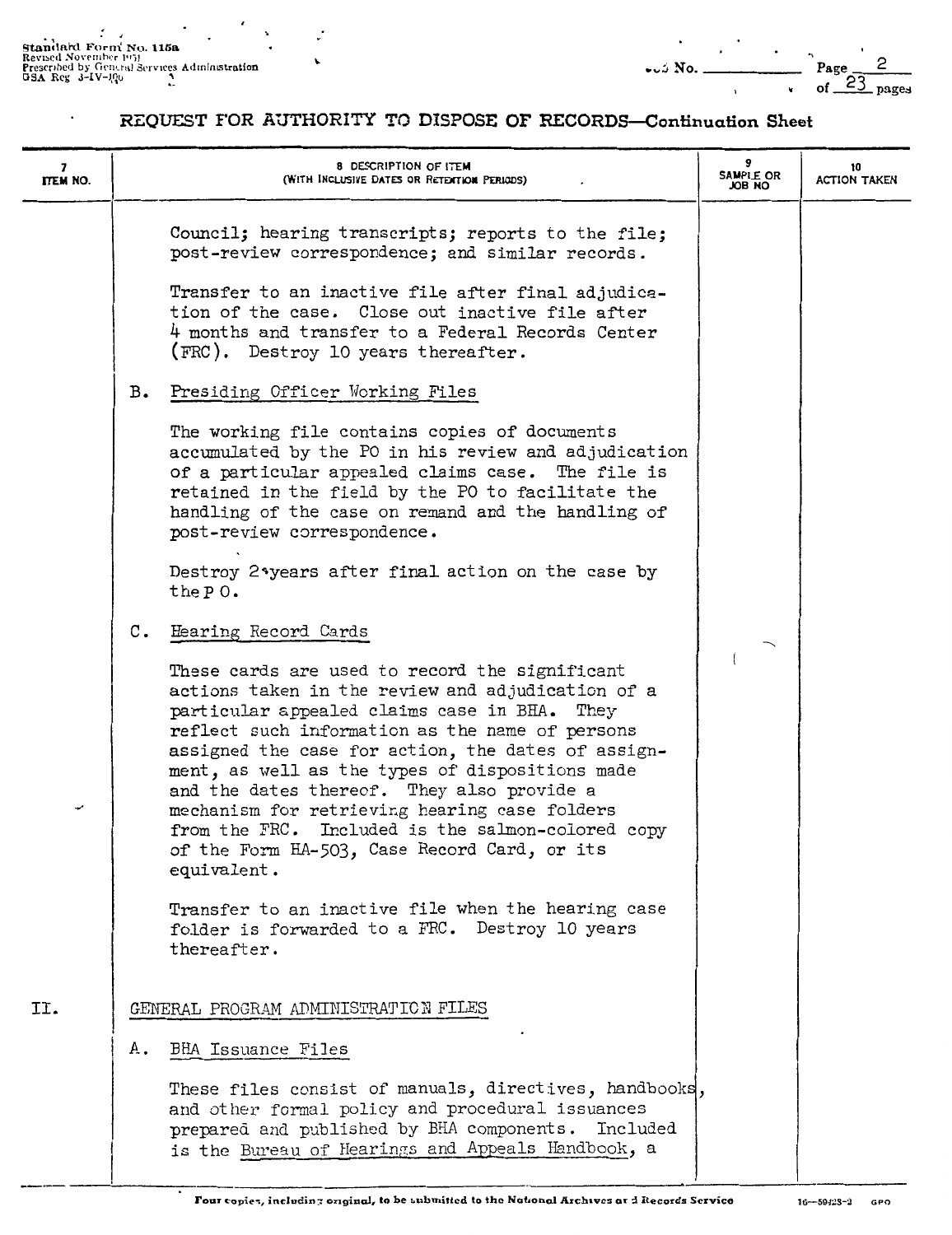Standard Form No. 115a<br>Reveal November 1951<br>Prescribed by General Services Administration<br>OSA Reg 3-1V-106

| 7<br><b>ITEM NO.</b> |                | <b>8 DESCRIPTION OF ITEM</b><br>(WITH INCLUSIVE DATES OR RETENTION FERIODS)                                                                                                                                                                                                                                                                                                            | 9<br>SAMPLE OR<br>ON BOL | 10<br><b>ACTION TAKEN</b> |
|----------------------|----------------|----------------------------------------------------------------------------------------------------------------------------------------------------------------------------------------------------------------------------------------------------------------------------------------------------------------------------------------------------------------------------------------|--------------------------|---------------------------|
|                      |                | publication which prescribes the basic procedural<br>guidelines for the adjudication of appealed claims<br>cases at the various stages of the hearings and<br>appeals process.                                                                                                                                                                                                         |                          |                           |
|                      |                | 1.<br>Office Responsible for Preparation of the<br>Issuance                                                                                                                                                                                                                                                                                                                            |                          |                           |
|                      |                | Permanent. Transfer to the BHA Central Reference<br>Unit when superseded or discontinued. Offer to<br>the National Archives 10 years thereafter.                                                                                                                                                                                                                                       |                          |                           |
|                      |                | 2. Other Offices                                                                                                                                                                                                                                                                                                                                                                       |                          |                           |
|                      |                | Destroy when superseded, discontinued, or no<br>longer needed for reference, whichever is first.                                                                                                                                                                                                                                                                                       |                          |                           |
|                      | B.             | BHA Issuance Background Files                                                                                                                                                                                                                                                                                                                                                          |                          |                           |
|                      |                | These files consist of records accumulated in the<br>preparation, clearance, publication, or interpreta-<br>tion of manuals, directives, handbooks, and other<br>formal policy and procedural issuances. Included<br>are studies, clearance comments, recommendations,<br>and similar records that provide a basis for<br>publication or contribute to the content of the<br>issuance. |                          |                           |
|                      |                | Office Responsible for Preparation of the<br>ı.<br>Issuance                                                                                                                                                                                                                                                                                                                            |                          |                           |
|                      |                | Transfer to the Central Reference Unit when the<br>issuance is superseded or discontinued. Destroy<br>10 years thereafter.                                                                                                                                                                                                                                                             |                          |                           |
|                      |                | 2.<br>Other Offices                                                                                                                                                                                                                                                                                                                                                                    |                          |                           |
|                      |                | Destroy after 2 years. Earlier disposal is<br>authorized.                                                                                                                                                                                                                                                                                                                              |                          |                           |
|                      | $\mathbf{C}$ . | Reference Files                                                                                                                                                                                                                                                                                                                                                                        |                          |                           |
|                      |                | 1. Records accumulated for general information<br>purposes that require no action and that are<br>not required to document a particular action,<br>project, or case.                                                                                                                                                                                                                   |                          |                           |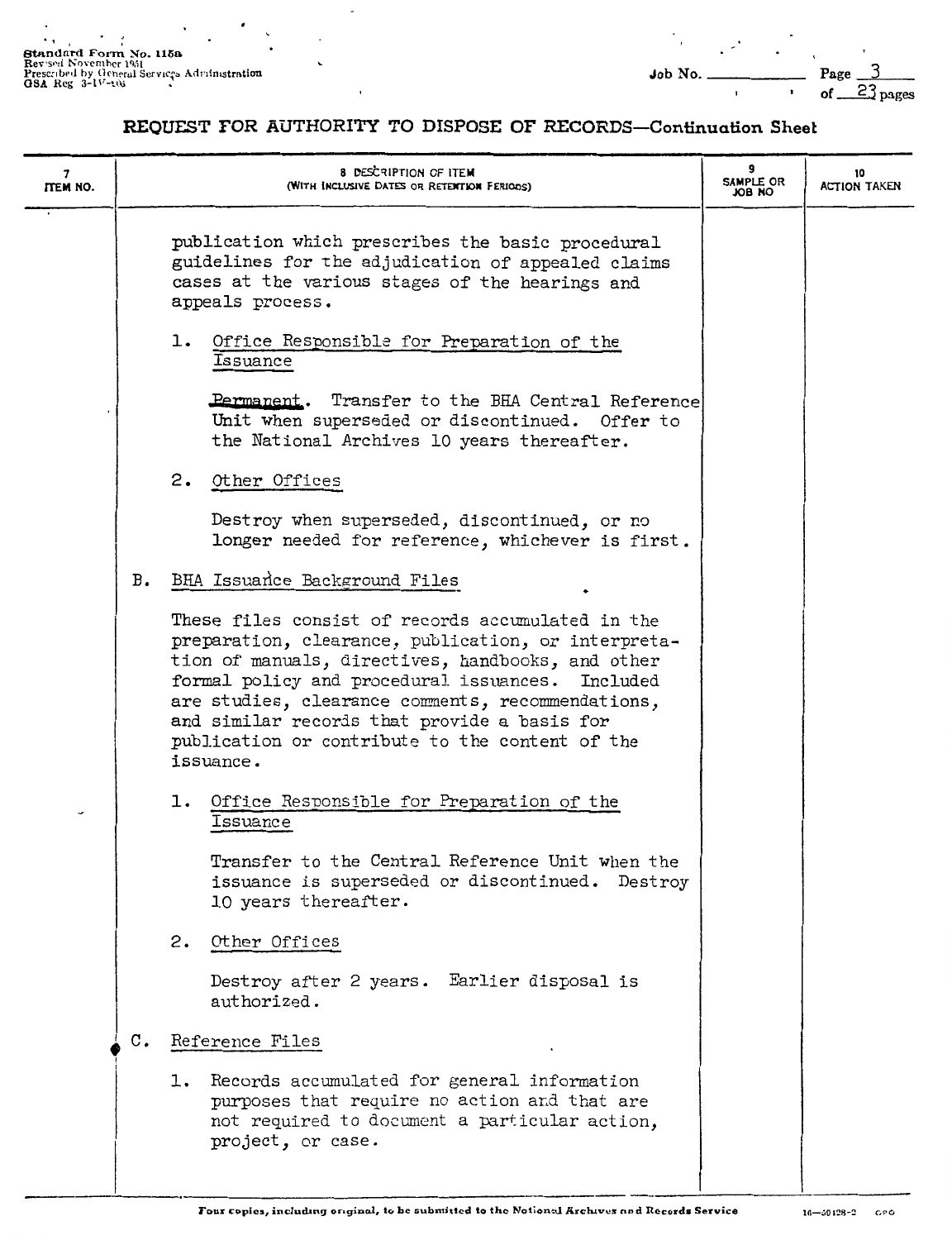$\overline{a}$ 

| 7.<br><b>ITEM NO.</b> |    | 8 DESCRIPTION OF ITEM<br>(WITH INCLUSIVE DATES OR RETENTION PERIODS)                                                                                                                                                                                                                                           | 9<br>SAMPLE OR<br>ON BOL | 10<br><b>ACTION TAKEN</b> |
|-----------------------|----|----------------------------------------------------------------------------------------------------------------------------------------------------------------------------------------------------------------------------------------------------------------------------------------------------------------|--------------------------|---------------------------|
|                       |    | 2. Reading files (i.e., extra copies of outgoing<br>communications which are arranged chronologically<br>and maintained solely for convenience of<br>reference.                                                                                                                                                |                          |                           |
|                       |    | Destroy after 2 years. Earlier disposal is<br>authorized.                                                                                                                                                                                                                                                      |                          |                           |
|                       | D. | Technical and Reference Publications Files                                                                                                                                                                                                                                                                     |                          |                           |
|                       |    | These files consist of publications issued by<br>governmental or nongovernmental organizations and<br>maintained solely for convenience of reference.                                                                                                                                                          |                          |                           |
|                       |    | Destroy when no longer needed for reference.                                                                                                                                                                                                                                                                   |                          |                           |
|                       | E. | Routine Reports Files                                                                                                                                                                                                                                                                                          |                          |                           |
|                       |    | These files consist of routine uncontrolled reports<br>not described elsewhere in this Schedule. Included<br>are highlights, cost reduction reports, routine<br>statistical reports, and similar office or program<br>activity reports.                                                                        |                          |                           |
|                       |    | Destroy after 2 years.                                                                                                                                                                                                                                                                                         |                          |                           |
|                       | F. | General Correspondence Files                                                                                                                                                                                                                                                                                   |                          |                           |
| v                     |    | These files consist of routine correspondence<br>pertaining to the general administration of the<br>hearings and appeals program. Excluded are records<br>for which specific disposition instructions are<br>provided elsewhere in this Schedule.                                                              |                          |                           |
|                       |    | Destroy after 2 years.                                                                                                                                                                                                                                                                                         |                          |                           |
| III.                  |    | LIAISON FILES                                                                                                                                                                                                                                                                                                  |                          |                           |
|                       | Α. | Professional Liaison Files                                                                                                                                                                                                                                                                                     |                          |                           |
|                       |    | These files are accumulated in maintaining liaison<br>with various conferences, committees, advisory<br>bodies, professional associations, and other<br>governmental or nongovernmental organizations<br>concerned with the hearings and appeals process.<br>They document the workings of these organizations |                          |                           |
|                       |    |                                                                                                                                                                                                                                                                                                                |                          |                           |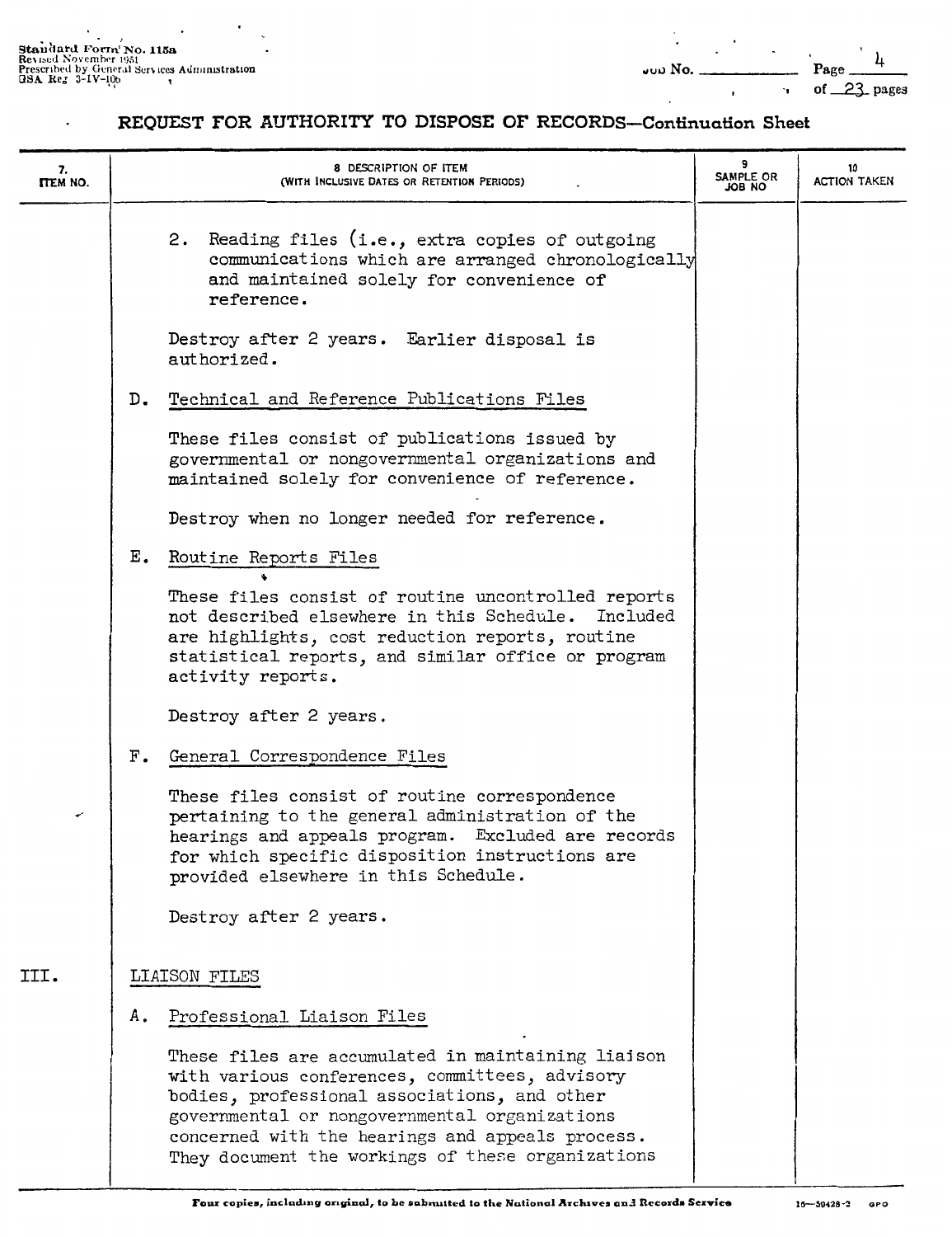$\sim$   $\sim$ 

÷

**.** 

| 7.<br><b>ITEM NO</b> |               | 8 DESCRIPTION OF ITEM<br>(WITH INCLUSIVE DATES OR RETENTION PERIODS)                                                                                                                                                                                                                                                                                                                                                                                                          | 9.<br>SAMPLE OR<br>OM BOL | 10<br><b>ACTION TAKEN</b> |
|----------------------|---------------|-------------------------------------------------------------------------------------------------------------------------------------------------------------------------------------------------------------------------------------------------------------------------------------------------------------------------------------------------------------------------------------------------------------------------------------------------------------------------------|---------------------------|---------------------------|
|                      |               | which have significant implications for BHA programs,<br>policies, or functions. Included are agenda, minutes,<br>correspondence, studies, reports, and similar records.                                                                                                                                                                                                                                                                                                      |                           |                           |
|                      |               | 1. Office of Record<br>Permanent. Transfer to the Central Reference Unit<br>after 5 years. Offer to the National Archives 10 years thereafter.                                                                                                                                                                                                                                                                                                                                |                           |                           |
|                      |               | 2. Other Offices                                                                                                                                                                                                                                                                                                                                                                                                                                                              |                           |                           |
|                      |               | Destroy after 2 years. Earlier disposal is<br>authorized.                                                                                                                                                                                                                                                                                                                                                                                                                     |                           |                           |
|                      | $B_{\bullet}$ | Briefing Files                                                                                                                                                                                                                                                                                                                                                                                                                                                                |                           |                           |
|                      |               | These files consist of records used in briefings,<br>speeches, lectures, and other presentations given by<br>high echelon BHA officials regarding Bureau programs,<br>policies, or functions. Included are copies of<br>transcripts, charts, graphs, hand-outs, and<br>similar materials.                                                                                                                                                                                     |                           |                           |
|                      |               | 1. Office of Record                                                                                                                                                                                                                                                                                                                                                                                                                                                           |                           |                           |
|                      |               | Permanent. Transfer to the Central Reference Unit<br>after 5 years. Offer to the National Archives 10<br>years thereafter.                                                                                                                                                                                                                                                                                                                                                    |                           |                           |
|                      |               | 2. Other Offices                                                                                                                                                                                                                                                                                                                                                                                                                                                              |                           |                           |
|                      |               | Destroy after 2 years. Earlier disposal is<br>authorized.                                                                                                                                                                                                                                                                                                                                                                                                                     |                           |                           |
| IV.                  |               | EQUAL EMPLOYMENT AND LABOR RELATIONS FILES                                                                                                                                                                                                                                                                                                                                                                                                                                    |                           |                           |
|                      | Α.            | Equal Employment Activity Reports                                                                                                                                                                                                                                                                                                                                                                                                                                             |                           |                           |
|                      |               | These files consist of copies of periodic reports<br>on equal employment opportunity activity. Included<br>are Forms SSA-2756, Monthly Report of Pre-Complaint<br>Counseling; CSC 113-C, Monthly Report of Federal<br>Participation in Economic Opportunity Program;<br>HEW-415, Individual Placement of the Handicapped;<br>HEW-415A, Summary Report of Placements of the<br>Handicapped (Quarterly); HEW-425, Individual<br>Placement of a Mental Retardate; HEW-425A, DHEW |                           |                           |

-1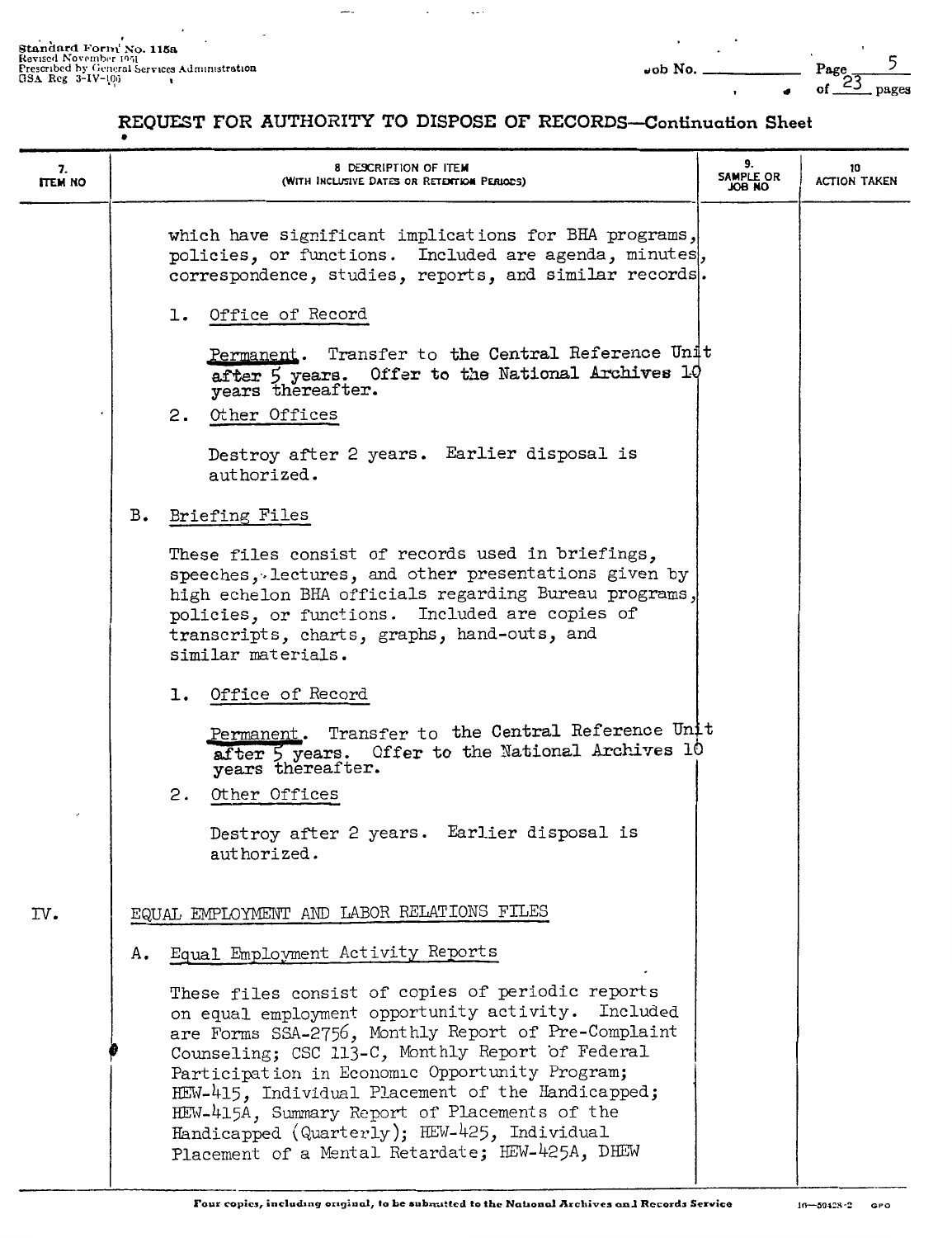6 Page  $23_{\text{pages}}$ of

| 7.<br>ITEM NO. |    | 8 DESCRIPTION OF ITEM<br>(WITH INCLUSIVE DATES OR RETENTION PERIODS)                                                                                                                                                                                                                                                                                                          | 9.<br>SAMPLE OR<br>ON BOL | 10<br><b>ACTION TAKEN</b> |
|----------------|----|-------------------------------------------------------------------------------------------------------------------------------------------------------------------------------------------------------------------------------------------------------------------------------------------------------------------------------------------------------------------------------|---------------------------|---------------------------|
|                |    | Roster of Mental Retardates Employed; or their<br>equivalents. Also included are semiannual reports<br>of continuing program of affirmative action, reports<br>on the status of minority groups, changes in the<br>minority data files, and similar records. Record<br>copies of these reports are retained at the agency<br>or Departmental level.                           |                           |                           |
|                |    | Destroy after 2 years.                                                                                                                                                                                                                                                                                                                                                        |                           |                           |
|                | B. | Employee Grievance and Discrimination Complaint Files                                                                                                                                                                                                                                                                                                                         |                           |                           |
|                |    | These files consist of documents accumulated in the<br>filing and resolution of employee grievances and<br>discrimination complaints. Included are statements<br>of witnesses and reports of personal interviews,<br>hearing records, reports of findings, copies of<br>grievance: decisions, and related papers. Record copies are retained by the Office of Administration. |                           |                           |
|                |    | Destroy 2 years after final resolution of the<br>grievance or complaint.                                                                                                                                                                                                                                                                                                      |                           |                           |
|                |    |                                                                                                                                                                                                                                                                                                                                                                               |                           |                           |
| v.             |    | MEDICAL ADVISORY STAFF (MAS) FILES                                                                                                                                                                                                                                                                                                                                            |                           |                           |
|                | Α. | MAS Case Evaluation Files                                                                                                                                                                                                                                                                                                                                                     |                           |                           |
| ممهم           |    | These files contain working copies of written analyses<br>prepared by members of MAS in reviewing and evaluating<br>cases involving disability, health insurance, or<br>black lung benefits. Record copies of these analyses<br>are retained in the hearing case folders.                                                                                                     |                           |                           |
|                |    | Destroy after 1 year. Copies of particularly<br>significant analyses may be retained until no<br>longer needed for reference.                                                                                                                                                                                                                                                 |                           |                           |
|                | в. | Worksheet and Control Card Files                                                                                                                                                                                                                                                                                                                                              |                           |                           |
|                |    | These files consist of Form HA-549, Medical Advisory<br>Staff Worksheet and Control Card, or its equivalent.<br>The cards are used to control cases referred to MAS<br>for review. They record the actions taken by staff<br>members in the review of a particular case.                                                                                                      |                           |                           |
|                |    | Transfer to an inactive file after completion of MAS<br>review. Close out inactive file at the end of the<br>fiscal year and destroy.                                                                                                                                                                                                                                         |                           |                           |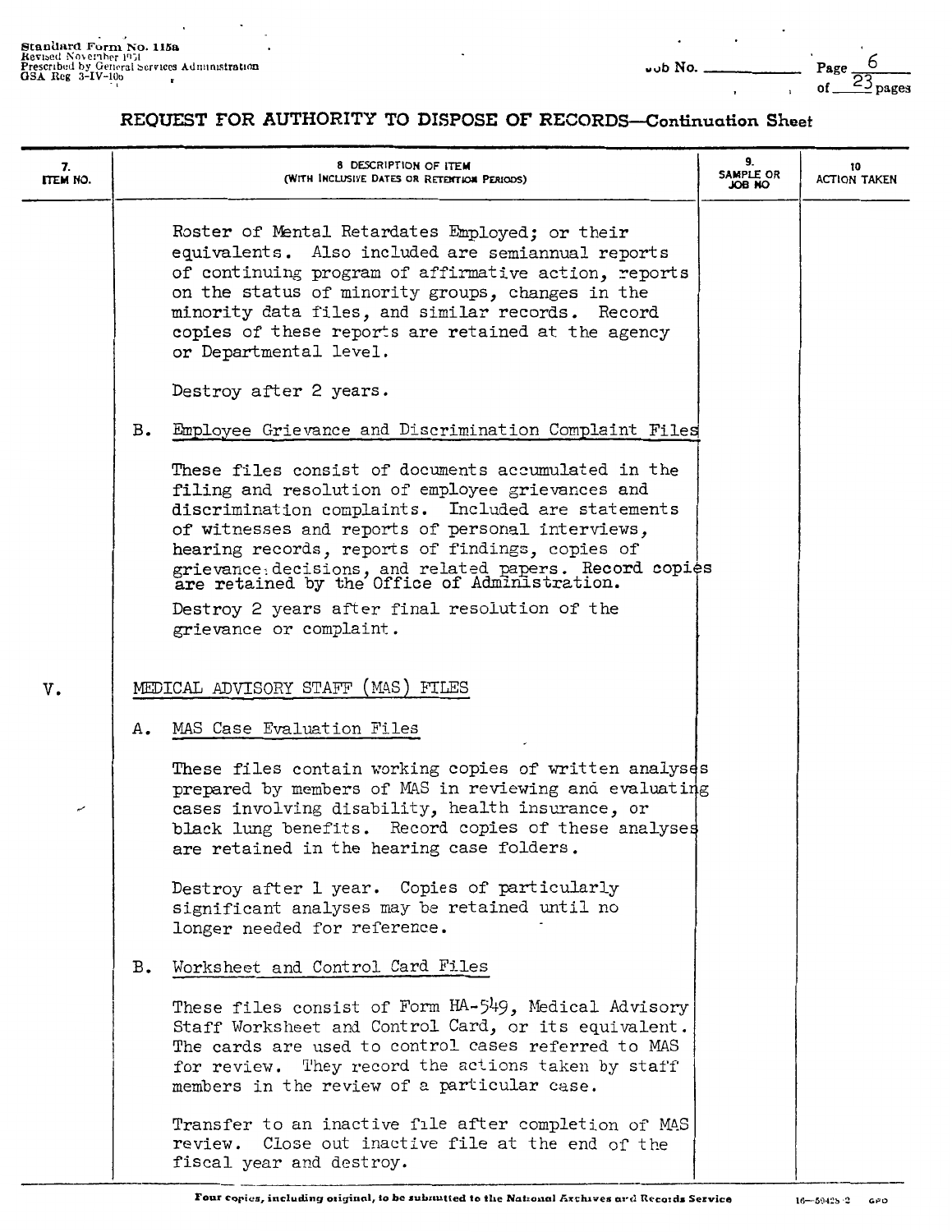| $\overline{\mathbf{z}}$<br>ITEM NO. |    | 8 DESCRIPTION OF ITEM<br>(WITH INCLUSIVE DATES OR RETENTION PERIODS)                                                                                                                                                                                                       | 9.<br><b>SAMPLE OR</b><br>ON 8OL | 10<br><b>ACTION TAKEN</b> |
|-------------------------------------|----|----------------------------------------------------------------------------------------------------------------------------------------------------------------------------------------------------------------------------------------------------------------------------|----------------------------------|---------------------------|
|                                     | c. | Register of Medical Advisors<br>This register contains the names and addresses of<br>medical advisors under contract with SSA. The<br>register is published annually.                                                                                                      |                                  |                           |
|                                     |    | Destroy when superseded.                                                                                                                                                                                                                                                   |                                  |                           |
|                                     | D. | Recruitment and Contract Files                                                                                                                                                                                                                                             |                                  |                           |
|                                     |    | 1. Records accumulated in offering contracts to<br>members of the medical profession to procure<br>their services in an advisory capacity to SSA.                                                                                                                          |                                  |                           |
|                                     |    | Destroy after contract has been accepted or<br>rejected.                                                                                                                                                                                                                   |                                  |                           |
|                                     |    | Duplicate copies of medical advisor contracts.<br>2.                                                                                                                                                                                                                       |                                  |                           |
|                                     |    | Destroy 5 years after termination of the contract.                                                                                                                                                                                                                         |                                  |                           |
|                                     | Ε. | Advisor Utilization Files                                                                                                                                                                                                                                                  |                                  |                           |
|                                     |    | 1. Monthly reports received from PO's containing<br>statistical information on the utilization of<br>medical advisors under contract with SSA.                                                                                                                             |                                  |                           |
|                                     |    | Destroy after the information has been posted<br>to the listings.                                                                                                                                                                                                          |                                  |                           |
|                                     |    | Listings reflecting the amount of individual use<br>2.<br>made of medical advisors by the PO's and the<br>number of cases reviewed by each medical advisor.<br>Information is posted to these listings on a<br>monthly basis and totaled at the end of the fiscal<br>year. |                                  |                           |
|                                     |    | Destroy after 1 year.                                                                                                                                                                                                                                                      |                                  |                           |
| VI.                                 |    | FINANCIAL MANAGEMENT FILES                                                                                                                                                                                                                                                 |                                  |                           |
|                                     | Α. | Budget Estimate and Justification Files                                                                                                                                                                                                                                    |                                  |                           |
|                                     |    | These files contain budget estimates and associated<br>papers prepared annually by BHA and submitted to<br>the Office of Administration (OA) for incorporation                                                                                                             |                                  |                           |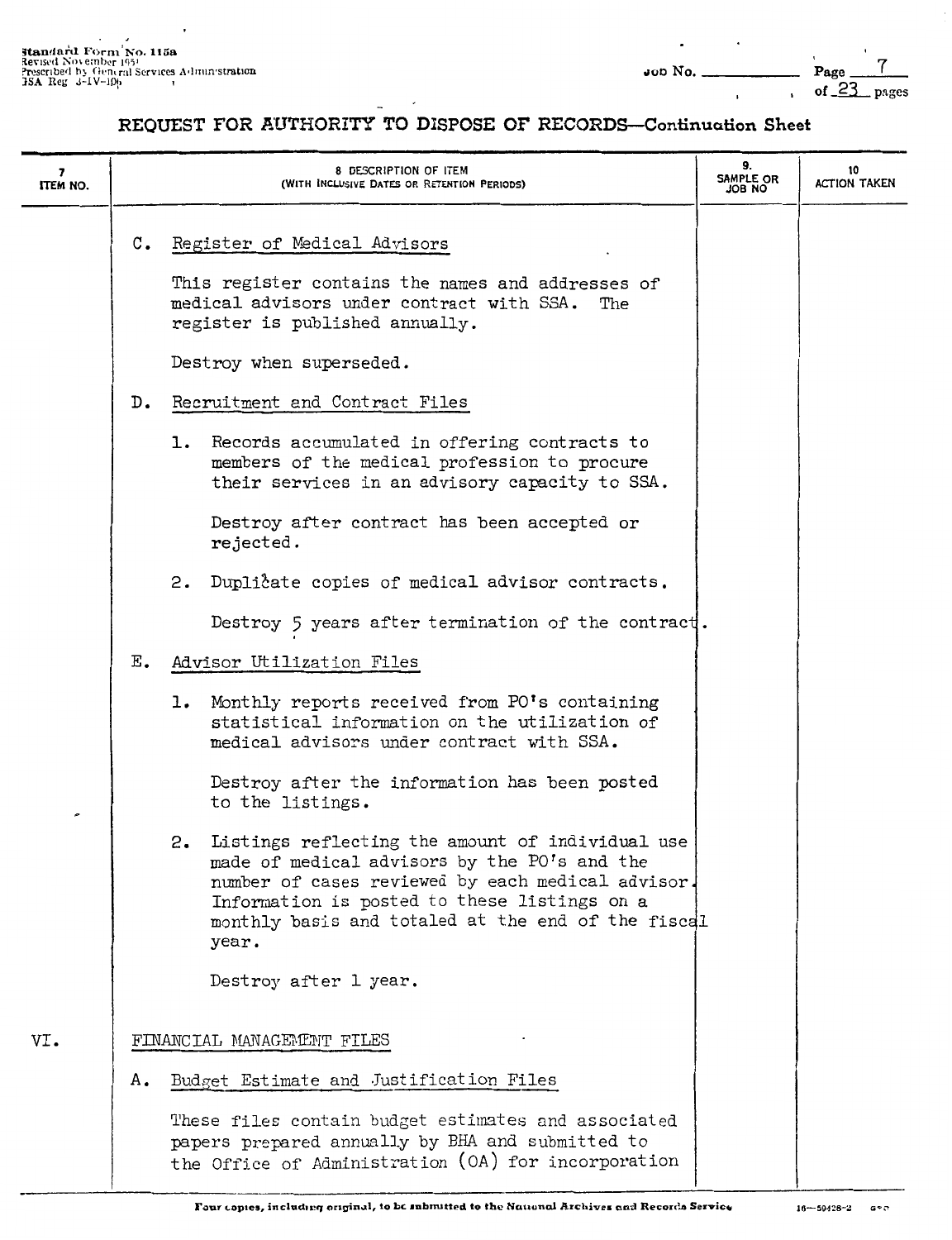| 7.<br><b>ITEM NO.</b> |    | 8 DESCRIPTION OF ITEM<br>(WITH INCLUSIVE DATES OR RETENTION PERIODS)                                                                                                                                                                                                              | 9.<br><b>SAMPLE OR</b><br>ON 8OL | 10<br><b>ACTION TAKEN</b> |
|-----------------------|----|-----------------------------------------------------------------------------------------------------------------------------------------------------------------------------------------------------------------------------------------------------------------------------------|----------------------------------|---------------------------|
|                       |    | into the SSA budget. Included are schedules,<br>narrative justification statements, and similar<br>papers.                                                                                                                                                                        |                                  |                           |
|                       |    | 1. Office Having BHA Staff Responsibility                                                                                                                                                                                                                                         |                                  |                           |
|                       |    | Transfer to a FRC 10 years after the close of<br>the fiscal year covered by the budget. Destroy<br>15 years thereafter.                                                                                                                                                           |                                  |                           |
|                       |    | 2. Other Offices                                                                                                                                                                                                                                                                  |                                  |                           |
|                       |    | Destroy 2 years after the close of the fiscal<br>year covered by the budget.                                                                                                                                                                                                      |                                  |                           |
|                       | в. | Budget Preparation Working Files                                                                                                                                                                                                                                                  |                                  |                           |
|                       |    | These files consist of working papers accumulated<br>in the preparation and clearance of the annual<br>BHA budget estimates. Included are preliminary<br>estimates, feeder reports, statistical listings,<br>clearance comments, and related background material.                 |                                  |                           |
| 1                     |    | Destroy 4 years after the close of the fiscal<br>year covered by the budget.                                                                                                                                                                                                      |                                  |                           |
|                       |    | C. Object Classification Files                                                                                                                                                                                                                                                    |                                  |                           |
|                       |    | These files consist of records which provide<br>information on object and subobject classification<br>of expenditures, such as travel, equipment, printing,<br>supplies, and similar items. Included are the<br>monthly allotment listings and the Monthly Transaction<br>Report. |                                  |                           |
|                       |    | Destroy 4 years after the close of the fiscal year<br>covered by the budget.                                                                                                                                                                                                      |                                  |                           |
|                       | D. | Medical Advisor and Vocational Expert Contract Files                                                                                                                                                                                                                              |                                  |                           |
|                       |    | These files contain duplicate copies of contracts<br>entered into between SSA and various medical<br>advisors and vocational experts. The contracts<br>provide for the furnishing of professional services.<br>Record copies are retained by OA.                                  |                                  |                           |
|                       |    | Destroy 1 year after termination of the contract.                                                                                                                                                                                                                                 |                                  |                           |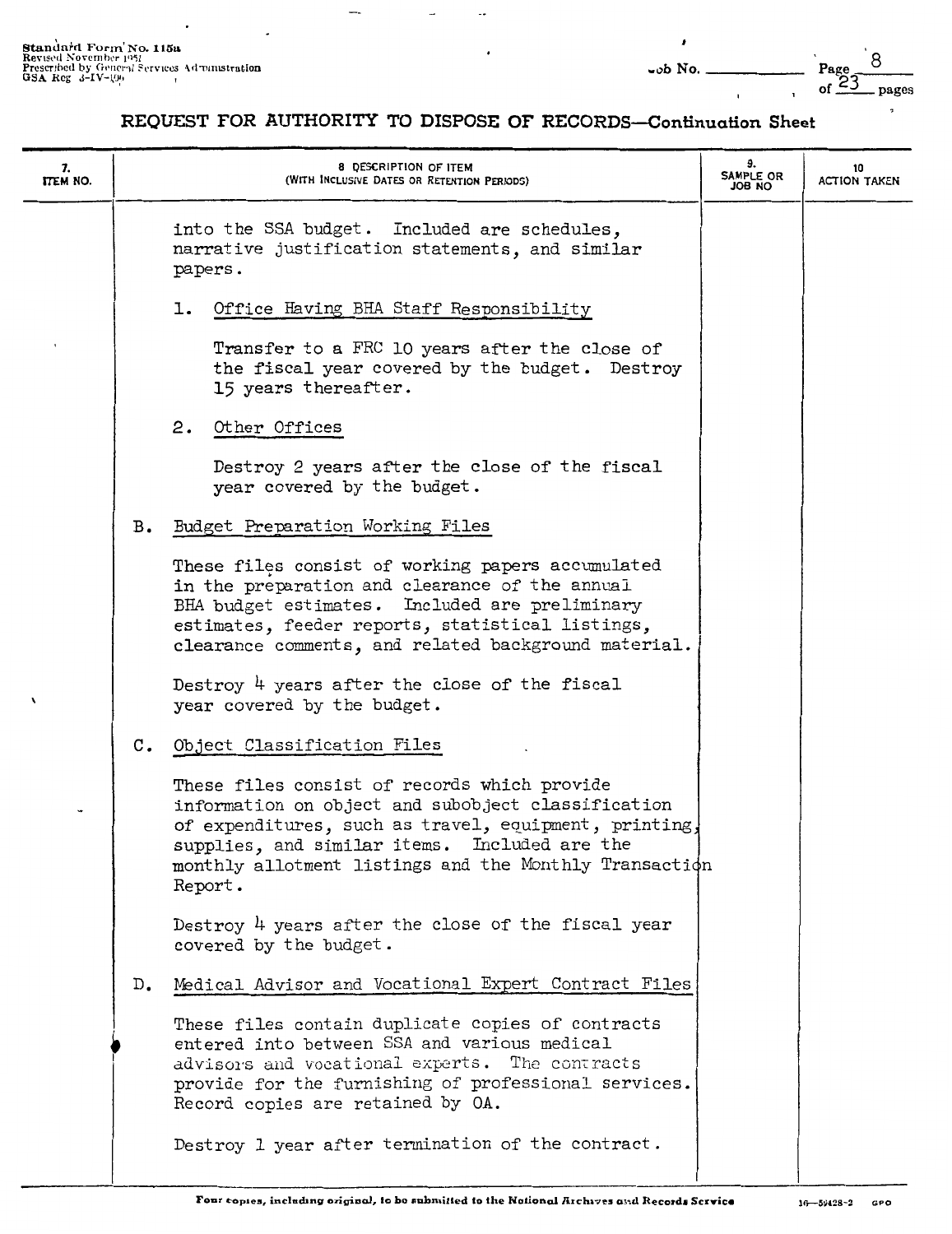tandard Form No. 115a.<br> **evised November 1951**<br> **rescribed by General Services Administration**<br> **.excribed by Occurred Services Administration** 

| 7.<br><b>ITEM NO.</b> |    | 8 DESCRIPTION OF ITEM<br>(WITH INCLUSIVE DATES OR RETENTION PERIODS)                                                                                                                                                                                                                            | 9.<br><b>SAMPLE OR</b><br>JOB NO. | 10<br><b>ACTION TAKEN</b> |
|-----------------------|----|-------------------------------------------------------------------------------------------------------------------------------------------------------------------------------------------------------------------------------------------------------------------------------------------------|-----------------------------------|---------------------------|
|                       | Ε. | Contractor Invoice Files                                                                                                                                                                                                                                                                        |                                   |                           |
|                       |    | These files contain duplicate copies of invoices<br>which have been submitted by medical advisors and<br>vocational experts to obtain payment for professional<br>services rendered. Included is Form HA-590b,<br>Contractor's Invoice, or its equivalent. Record<br>copies are retained by OA. |                                   |                           |
|                       |    | Destroy after 2 years.                                                                                                                                                                                                                                                                          |                                   |                           |
|                       |    | F. Leased Space Files                                                                                                                                                                                                                                                                           |                                   |                           |
|                       |    | These files document the acquisition and assignment<br>of space for BHA offices throughout the country.<br>Included are Standard Form 81, Request for Space;<br>GSA Form 65, Space Assignment Record; space utiliza-<br>tion and cost reports; and similar records.                             |                                   |                           |
|                       |    | Destroy 2 years after termination of the lease,<br>unless there is an unresolved dispute between the<br>landlord and the Government, in which case destroy<br>2 years after final settlement of the dispute.                                                                                    |                                   |                           |
|                       | G. | Employee Travel Files                                                                                                                                                                                                                                                                           |                                   |                           |
| ر                     |    | These files contain duplicate copies of travel<br>orders and vouchers accumulated by BHA employees.<br>Included are Forms HEW-1, Travel Order; SF-1012,<br>Travel Voucher; and similar records.                                                                                                 |                                   |                           |
|                       |    | Destroy after 2 years, except that records involving a change of station should be destroyed after 3 years.                                                                                                                                                                                     |                                   |                           |
|                       | н. | Staffing Files                                                                                                                                                                                                                                                                                  |                                   |                           |
|                       |    | 1. Weekly Staffing Reports                                                                                                                                                                                                                                                                      |                                   |                           |
|                       |    | These are reports on the number of personnel<br>on duty and the number of committed and budgeted<br>They are used in the control of<br>positions.<br>budgeted personnel ceilings.                                                                                                               |                                   |                           |
|                       |    | Office Responsible for Preparation of the<br>а.<br>Report                                                                                                                                                                                                                                       |                                   |                           |
|                       |    | Destroy after 3 years.                                                                                                                                                                                                                                                                          |                                   |                           |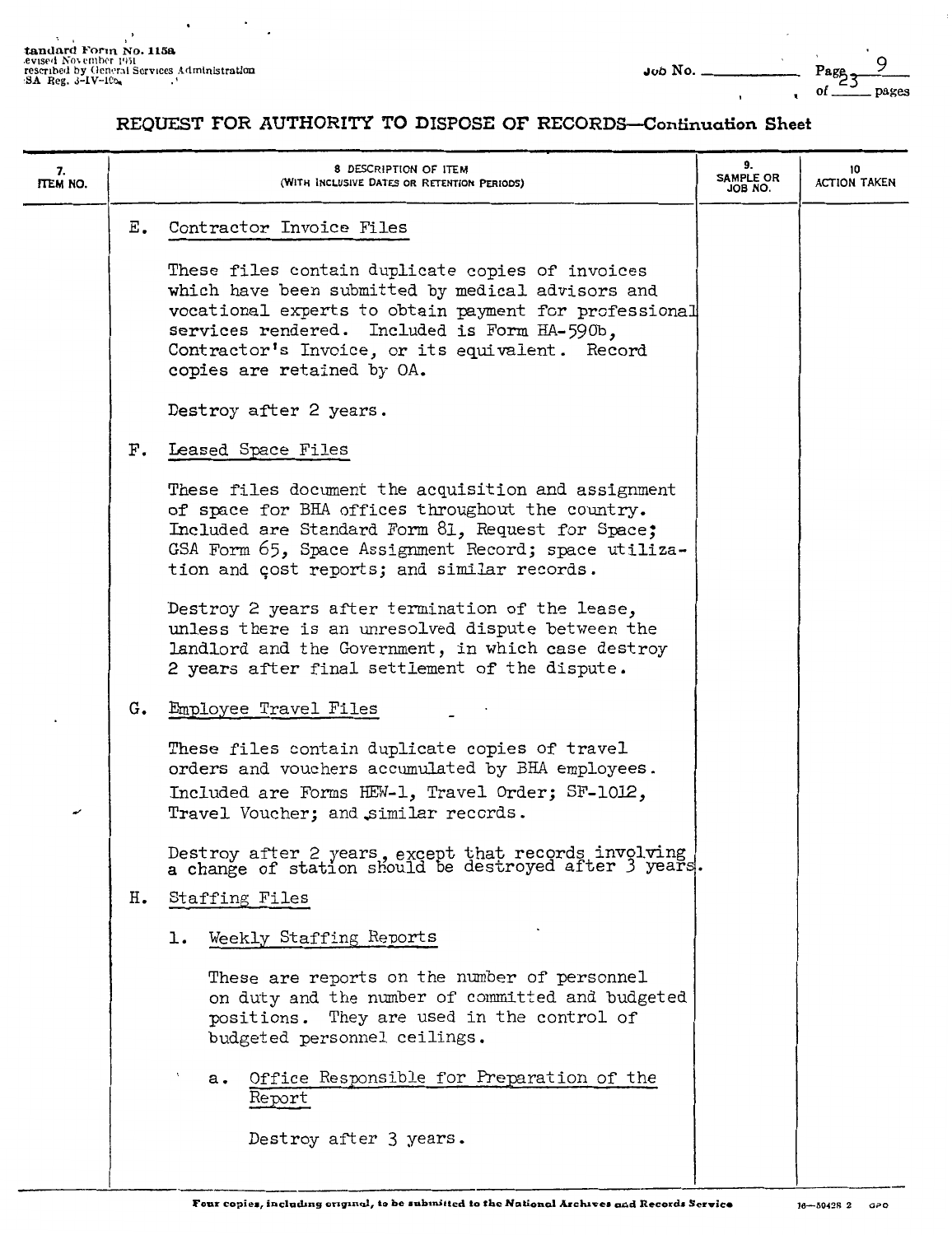$\ddot{\phantom{0}}$ 

| 7<br>ITEM NO. |    | 8 DESCRIPTION OF ITEM<br>(WITH INCLUSIVE DATES OR RETENTION PERIODS)                                                                                                                                                                                                                                                                                                                                                                                                                                                                                                                                                                                     | 9<br><b>SAMPLE OR</b><br>ON BOL | 10<br><b>ACTION TAKEN</b> |
|---------------|----|----------------------------------------------------------------------------------------------------------------------------------------------------------------------------------------------------------------------------------------------------------------------------------------------------------------------------------------------------------------------------------------------------------------------------------------------------------------------------------------------------------------------------------------------------------------------------------------------------------------------------------------------------------|---------------------------------|---------------------------|
|               |    | Other Offices<br>b.<br>Destroy after 1 year. Earlier disposal is<br>authorized.<br>2. Staffing Card File                                                                                                                                                                                                                                                                                                                                                                                                                                                                                                                                                 |                                 |                           |
|               |    | This file contains cards which provide name,<br>position title, grade, and salary data for each<br>BHA employee in central office and field<br>components. Included is Form CO-9544, Personnel<br>Inventory Record, or its equivalent.                                                                                                                                                                                                                                                                                                                                                                                                                   |                                 |                           |
|               |    | Transfer employee's card to an inactive file<br>upon separation. Close out inactive file at the<br>end of the fiscal year and destroy when no<br>longer needed for reference.                                                                                                                                                                                                                                                                                                                                                                                                                                                                            |                                 |                           |
|               | Ι. | Work Measurement Files<br>These files contain periodic reports of workload,<br>caseload, manpower utilization, production time, or<br>similar work measurement data prepared at the<br>operating level and submitted to management offices.<br>The reports are used in forecasting budgetary<br>requirements and in monitoring budget execution.<br>Included are Forms HA-557.2, Manpower Utilization<br>Report; HA-573, Attorney Fee Manpower Utilization<br>Report; HA-574, Monthly Statistical Report; HA-610,<br>Disability Branch Manpower Utilization Report; and<br>similar records.<br>Destroy after 5 years. Earlier disposal is<br>authorized. |                                 |                           |
| VII.          |    | MANAGEMENT INFORMATION FILES                                                                                                                                                                                                                                                                                                                                                                                                                                                                                                                                                                                                                             |                                 |                           |
|               | А. | Management Information Reports                                                                                                                                                                                                                                                                                                                                                                                                                                                                                                                                                                                                                           |                                 |                           |
|               |    | 1. Consolidated summary reports, tables, and<br>listings of work measurement data prepared by<br>management offices for management information<br>purposes. The following are included: Report<br>of Court Remand Cases; Requests for Hearing:<br>Processing Time and Pending Profiles; Requests                                                                                                                                                                                                                                                                                                                                                         |                                 |                           |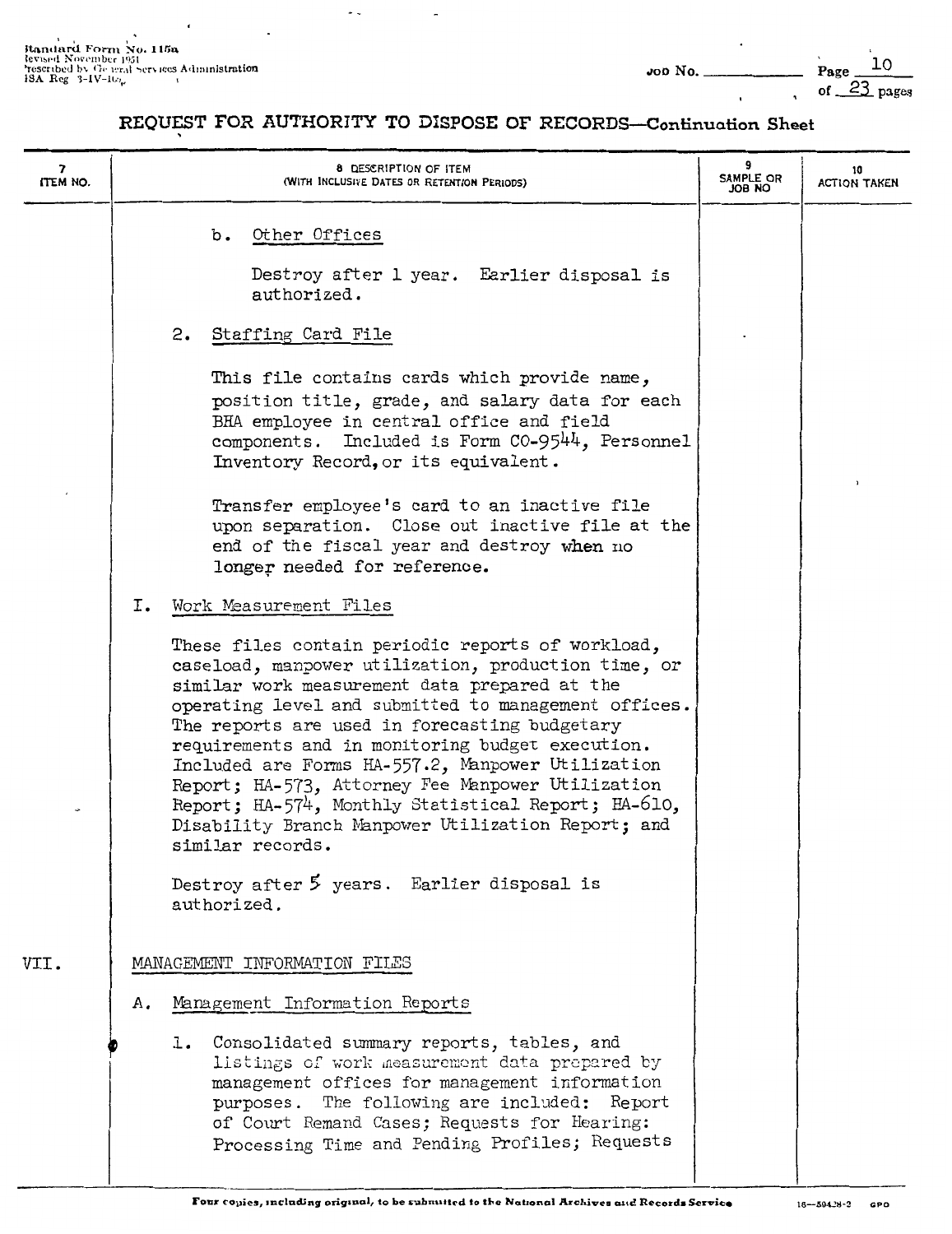$\ddot{\phantom{0}}$ 

| 7.<br>ITEM NO. |    | 8 DESCRIPTION OF ITEM<br>(WITH INCLUSIVE DATES OR RETENTION PERIODS)                                                                                                                                                                                                                                                                                                                                                                                      | SAMPLE OR<br>ON BOL | 10<br>ACTION TAKEN |
|----------------|----|-----------------------------------------------------------------------------------------------------------------------------------------------------------------------------------------------------------------------------------------------------------------------------------------------------------------------------------------------------------------------------------------------------------------------------------------------------------|---------------------|--------------------|
|                |    | for Hearing: Case Status by Region; Requests for<br>Hearing: Case Docket and Disposition Data by PO;<br>Report of PO Usage of Medical Advisors and<br>Vocational Experts; Requests for Review: Appeal's<br>Council Processing Time and Pending Profiles;<br>Court Remands and Disposition Report; and similar<br>records.                                                                                                                                 |                     |                    |
|                |    | Office Responsible for Preparation of the<br>а.<br>Report                                                                                                                                                                                                                                                                                                                                                                                                 |                     |                    |
|                |    | Destroy after 5 years.                                                                                                                                                                                                                                                                                                                                                                                                                                    |                     |                    |
|                |    | Other Offices<br>ъ.                                                                                                                                                                                                                                                                                                                                                                                                                                       |                     |                    |
|                |    | Destroy after 1 year. Earlier disposal is<br>authorized.                                                                                                                                                                                                                                                                                                                                                                                                  |                     |                    |
|                |    | 2. Final published summary reports of work<br>measurement data which document the scope of<br>hearings and appeals activity over a given<br>period of time. Included is the annual<br>publication entitled Operational Analysis of<br>the Bureau of Hearings and Appeals.                                                                                                                                                                                 |                     |                    |
|                |    | Office Responsible for Preparation of the<br>а.<br>Report                                                                                                                                                                                                                                                                                                                                                                                                 |                     |                    |
|                |    | Permanent. Transfer to the Central Reference<br>Unit after 5 years. Offer to the National<br>Archives 10 years thereafter.                                                                                                                                                                                                                                                                                                                                |                     |                    |
|                |    | Other Offices<br>$\mathbf b$ .                                                                                                                                                                                                                                                                                                                                                                                                                            |                     |                    |
|                |    | Destroy after 2 years. Earlier disposal<br>is authorized.                                                                                                                                                                                                                                                                                                                                                                                                 |                     |                    |
|                | в. | Reports Management Files                                                                                                                                                                                                                                                                                                                                                                                                                                  |                     |                    |
|                |    | Records accumulated in evaluating the requirement<br>ı.<br>for, approving, and controlling specific recurring<br>reports. Included are applications for approval<br>of the reports; copies of pertinent forms or<br>descriptions of format; copies of requiring<br>directives; preparation instructions; documents<br>relating to the continuation, revision, or other<br>change to the report; and related records. Record<br>copies are retained by OA. |                     |                    |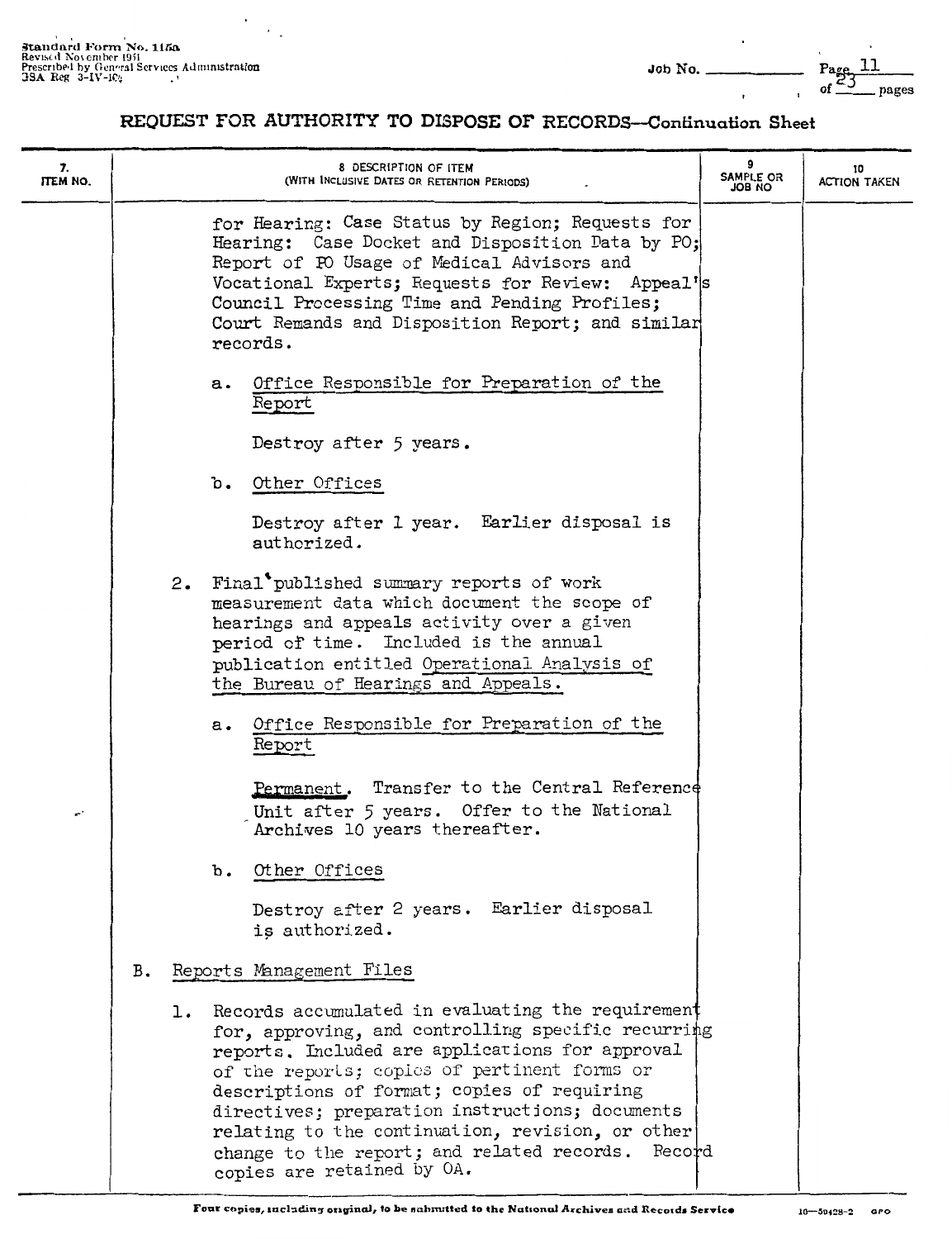| 7.<br>ITEM NO.           |    | <b>8 DESCRIPTION OF ITEM</b><br>(WITH INCLUSIVE DATES OR RETENTION PERIODS)                                                                                                                                                                                                                                                                                                                               | 9.<br>SAMPLE OR<br>ON 80L | 10<br><b>ACTION TAKEN</b> |
|--------------------------|----|-----------------------------------------------------------------------------------------------------------------------------------------------------------------------------------------------------------------------------------------------------------------------------------------------------------------------------------------------------------------------------------------------------------|---------------------------|---------------------------|
|                          |    | Destroy 2 years after the report is discontinued.                                                                                                                                                                                                                                                                                                                                                         |                           |                           |
|                          |    | 2. Records relating to periodic inventories or<br>surveys of reports.                                                                                                                                                                                                                                                                                                                                     |                           |                           |
|                          |    | Destroy 1 year after completion of the inventory<br>or survey.                                                                                                                                                                                                                                                                                                                                            |                           |                           |
|                          |    | 3. Documents used to control the assignment of<br>reports control symbols.                                                                                                                                                                                                                                                                                                                                |                           |                           |
|                          |    | Destroy when no longer needed for control purposes.                                                                                                                                                                                                                                                                                                                                                       |                           |                           |
| III.                     |    | MANAGEMENT ANALYSIS FILES                                                                                                                                                                                                                                                                                                                                                                                 |                           |                           |
|                          | А. | Organization Planning Files                                                                                                                                                                                                                                                                                                                                                                               |                           |                           |
|                          |    | These files consist of records which establish, or<br>substantive changes in, the organization, functions,<br>or relationships of BHA components. Included are<br>copies of approved organizational and staffing plans<br>and charts, reorganization plans, functional or<br>mission statements, and supporting papers. Record<br>copies are retained by OA.<br>1. Office Having BHA Staff Responsibility |                           |                           |
| $\overline{\phantom{a}}$ |    | Destroy 20 years after supersession.                                                                                                                                                                                                                                                                                                                                                                      |                           |                           |
|                          |    | Other Offices<br>2.<br>Destroy when superseded or no longer needed for                                                                                                                                                                                                                                                                                                                                    |                           |                           |
|                          |    | reference, whichever is first.                                                                                                                                                                                                                                                                                                                                                                            |                           |                           |
|                          | в. | Operations Planning Files                                                                                                                                                                                                                                                                                                                                                                                 |                           |                           |
|                          |    | These files consist of records which establish, or<br>effect substantive changes in, operating procedures<br>or production methods. Included are copies of<br>approved operational plans, systems plans and<br>specifications, flow charts, and supporting papers.<br>Record copies are retained by CA.                                                                                                   |                           |                           |
|                          |    |                                                                                                                                                                                                                                                                                                                                                                                                           |                           |                           |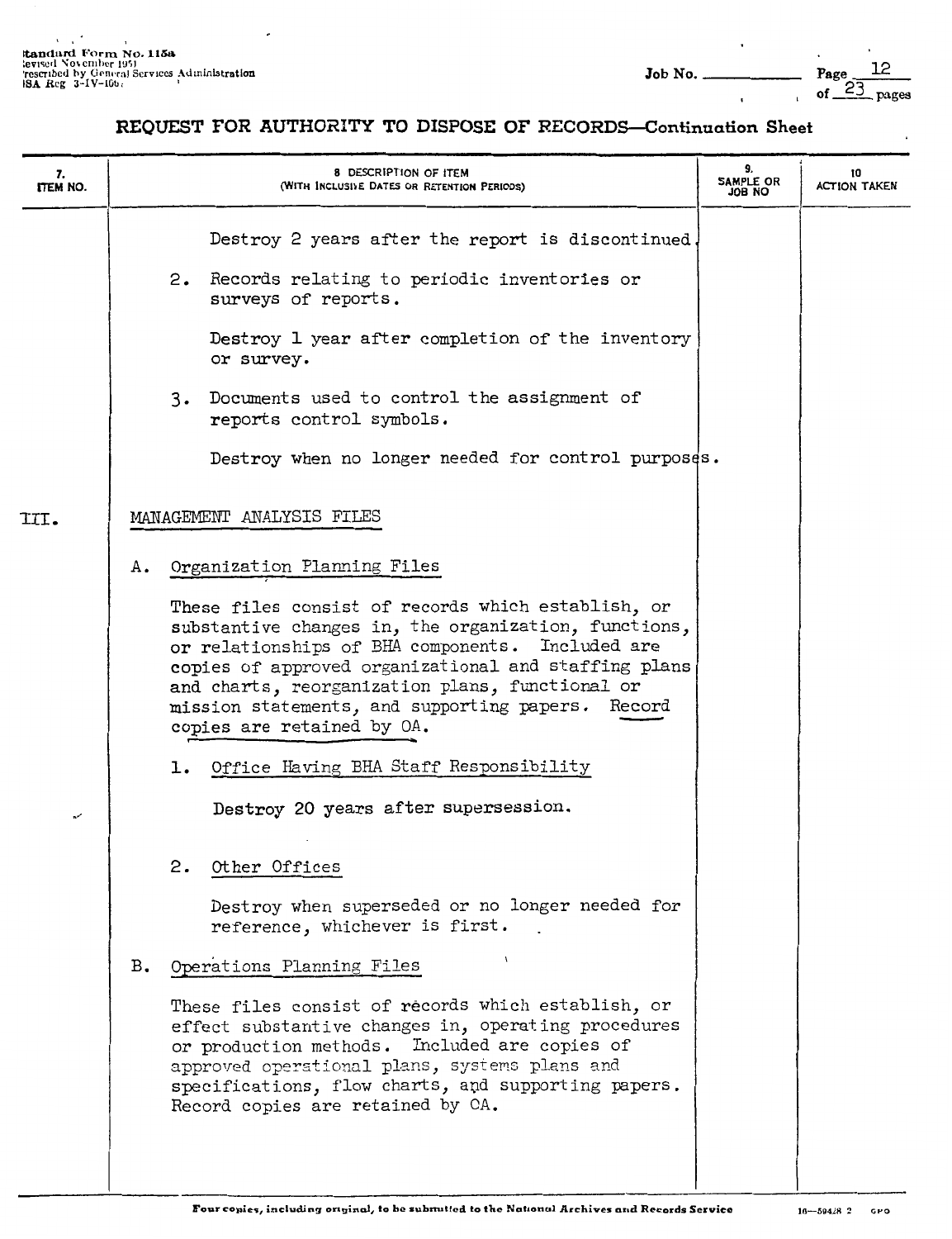| 8. DESCRIPTION OF ITEM<br>(WITH INCLUSIVE DATES OR RETENTION PERIODS)                                                                                                                                                                                                                                                                                                                                                                                                                                       | 9<br>SAMPLE OR<br>OU BOL                                                                                             | 10<br><b>ACTION TAKEN</b>                                                                                                                                                                                                        |
|-------------------------------------------------------------------------------------------------------------------------------------------------------------------------------------------------------------------------------------------------------------------------------------------------------------------------------------------------------------------------------------------------------------------------------------------------------------------------------------------------------------|----------------------------------------------------------------------------------------------------------------------|----------------------------------------------------------------------------------------------------------------------------------------------------------------------------------------------------------------------------------|
| Office Having BHA Staff Responsibility<br>ı.<br>Destroy 20 years after supersession.                                                                                                                                                                                                                                                                                                                                                                                                                        |                                                                                                                      |                                                                                                                                                                                                                                  |
| 2.<br>Other Offices                                                                                                                                                                                                                                                                                                                                                                                                                                                                                         |                                                                                                                      |                                                                                                                                                                                                                                  |
| reference, whichever is first.                                                                                                                                                                                                                                                                                                                                                                                                                                                                              |                                                                                                                      |                                                                                                                                                                                                                                  |
| $\mathfrak{c}$ .<br>Management Survey Case Files<br>These files document the inception, scope, and<br>accomplishments of individual survey and study<br>projects involving BHA's organizational structure,<br>operating procedures, or management practices.<br>Included are records reflecting the request or<br>the final'survey report, and any follow-up reports<br>as the basis for substantive organizational or<br>operational changes should be retained in accordance<br>with items A and B above. |                                                                                                                      |                                                                                                                                                                                                                                  |
| 1. Office Conducting the Survey<br>Destroy 10 years after completion of the final<br>survey report.                                                                                                                                                                                                                                                                                                                                                                                                         |                                                                                                                      |                                                                                                                                                                                                                                  |
| 2. Other Offices<br>Destroy after 2 years. Earlier disposal is<br>authorized.                                                                                                                                                                                                                                                                                                                                                                                                                               |                                                                                                                      |                                                                                                                                                                                                                                  |
| Management Survey Working Files<br>D.<br>preparation, clearance, and issuance of final<br>management survey reports. Included are notes,<br>comments, and similar records.<br>report.                                                                                                                                                                                                                                                                                                                       |                                                                                                                      |                                                                                                                                                                                                                                  |
|                                                                                                                                                                                                                                                                                                                                                                                                                                                                                                             | $- + +$ $+$<br>Destroy when superseded or no longer needed for<br>on actions taken. Note: Survey reports which serve | authorization to undertake the survey, survey plans,<br>These files contain working papers accumulated in the<br>drafts, feeder reports, statistical listings, clearance<br>Destroy 2 years after completion of the final survey |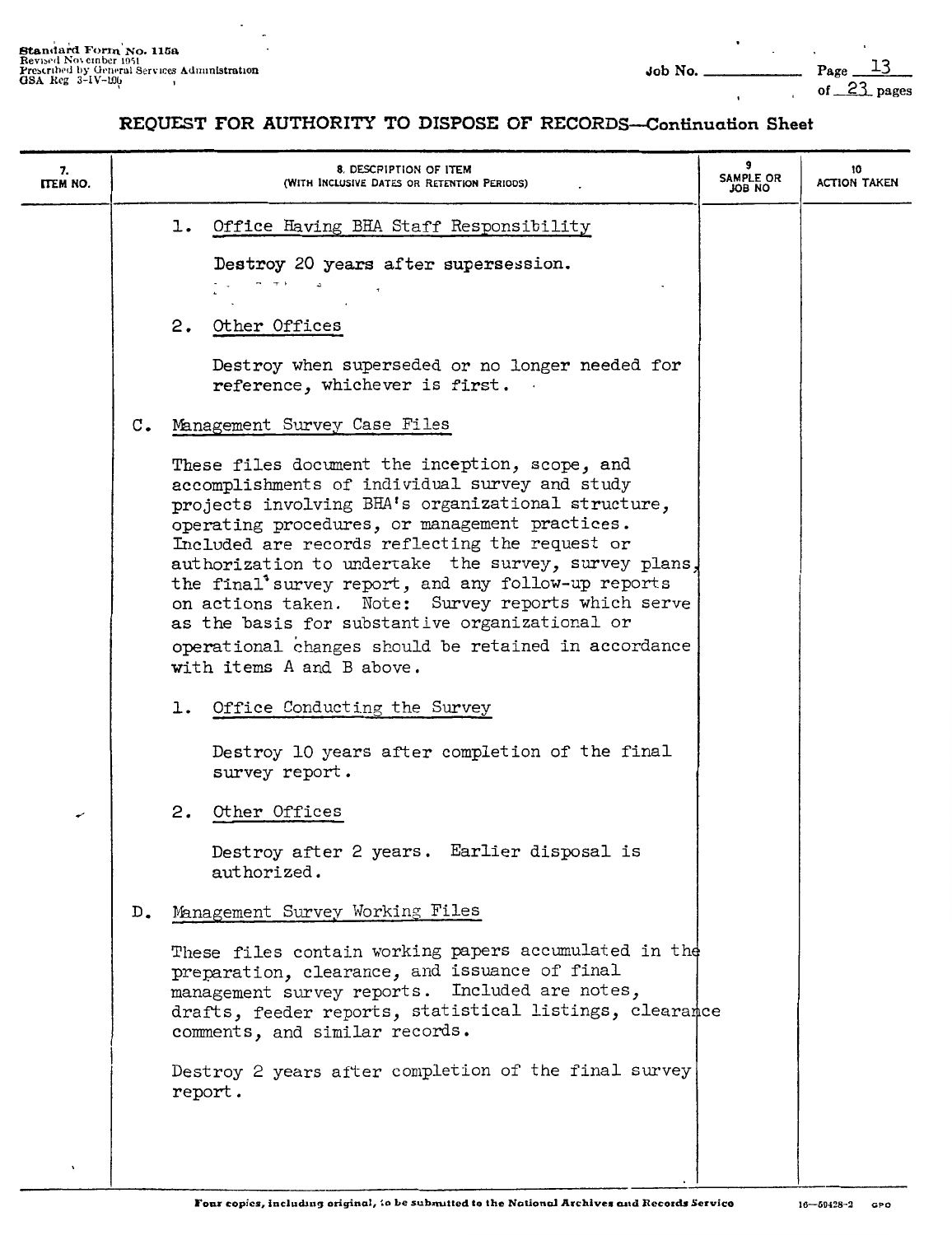$\overline{\phantom{a}}$  $\overline{\phantom{a}}$ 

#### REQUEST FOR AUTHORITY TO DISPOSE OF RECORDS-Continuation Sheet

 $\sim$ 

| 7.<br>ITEM NO. |              | 8 DESCRIPTION OF ITEM<br>(WITH INCLUSIVE DATES OR RETENTION PERIODS)                                                                                                                                                                                                                                                                                                                                                                                                                           | 9.<br>SAMPLE OR<br>ON BOL | 10<br><b>ACTION TAKEN</b> |
|----------------|--------------|------------------------------------------------------------------------------------------------------------------------------------------------------------------------------------------------------------------------------------------------------------------------------------------------------------------------------------------------------------------------------------------------------------------------------------------------------------------------------------------------|---------------------------|---------------------------|
|                | Е.           | Directives Management Files                                                                                                                                                                                                                                                                                                                                                                                                                                                                    |                           |                           |
|                |              | 1. Records accumulated in evaluating the requirement<br>for, approving, and controlling specific<br>directives.                                                                                                                                                                                                                                                                                                                                                                                |                           |                           |
|                |              | Destroy 2 years after the directive is superseded.                                                                                                                                                                                                                                                                                                                                                                                                                                             |                           |                           |
|                |              | 2. Documents used to control the assignment of<br>directives control symbols.<br>€                                                                                                                                                                                                                                                                                                                                                                                                             |                           |                           |
|                |              | Destroy when no longer needed for control purposes.                                                                                                                                                                                                                                                                                                                                                                                                                                            |                           |                           |
|                | $_{\rm F}$ . | Records Management Files                                                                                                                                                                                                                                                                                                                                                                                                                                                                       |                           |                           |
|                |              | 1. Records accumulated in surveys of records, files,<br>and other aspects of records management.                                                                                                                                                                                                                                                                                                                                                                                               |                           |                           |
|                |              | Destroy 1 year after completion of the survey.                                                                                                                                                                                                                                                                                                                                                                                                                                                 |                           |                           |
|                |              | 2. Records management reports such as Form SSA-1804<br>Report of Selected Records Management Activities,<br>or its equivalent.                                                                                                                                                                                                                                                                                                                                                                 |                           |                           |
|                |              | Destroy after 1 year.                                                                                                                                                                                                                                                                                                                                                                                                                                                                          |                           |                           |
| ≁              |              | 3. Documents reflecting the location and/or<br>disposition of records retired or transferred<br>from an office. Included is Standard Form 135,<br>Records Transmittal and Receipt, or its<br>equivalent.                                                                                                                                                                                                                                                                                       |                           |                           |
|                |              | Destroy when all records listed on the documents<br>have been disposed of.                                                                                                                                                                                                                                                                                                                                                                                                                     |                           |                           |
| IX.            |              | PERSONNEL MANAGEMENT RECORDS                                                                                                                                                                                                                                                                                                                                                                                                                                                                   |                           |                           |
|                |              | Retention and disposition standards for personnel<br>management records such as official personnel folders,<br>position description files, incentive award case files,<br>job application files, service record cards, and<br>others are contained in General Records Schedule 1,<br>Civilian Personnel Records, Exhibit 1, of this Guide.<br>Also refer to Appendix B, Filing Retention Table<br>(Employee Records and Files), chapter IX, SSA Guide 1-4,<br>Personnel Guide for Supervisors. |                           |                           |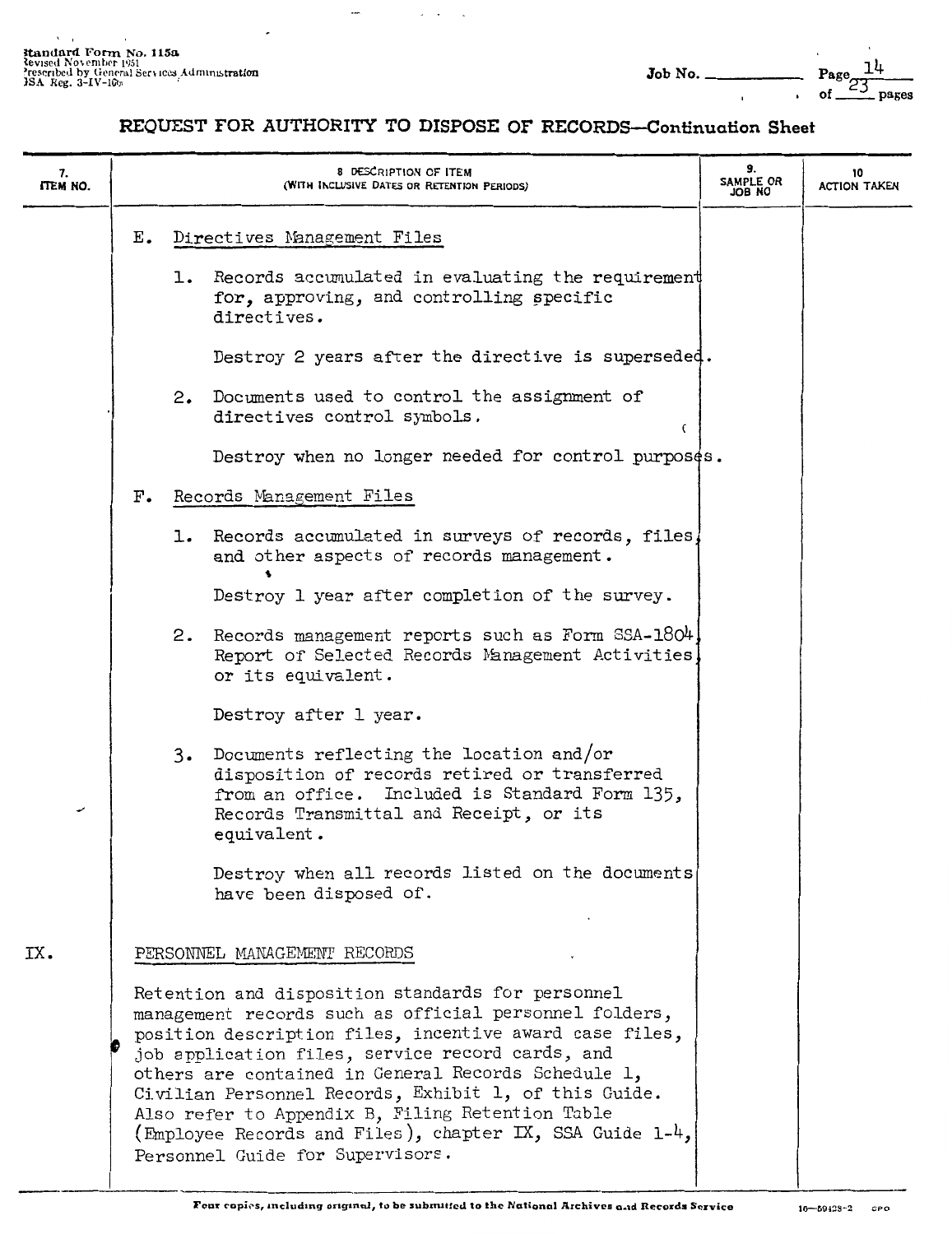| Job No. |  |  |
|---------|--|--|
|         |  |  |

# Page  $23$  pages

| 7.<br><b>ITEM NO.</b> | 8 DESCRIPTION OF ITEM<br>(WITH INCLUSIVE DATES OR RETENTION PERIODS)                                                                                                                                                                                                                                                                             | 9.<br><b>SAMPLE OR</b><br>JOB NO. | 10<br><b>ACTION TAKEN</b> |
|-----------------------|--------------------------------------------------------------------------------------------------------------------------------------------------------------------------------------------------------------------------------------------------------------------------------------------------------------------------------------------------|-----------------------------------|---------------------------|
| x.                    | INQUIRY FILES                                                                                                                                                                                                                                                                                                                                    |                                   |                           |
|                       | Public and Congressional Correspondence Files<br>А.                                                                                                                                                                                                                                                                                              |                                   |                           |
|                       | 1. Duplicate copies of correspondence prepared in<br>response to a specific inquiry received from a<br>member of Congress or from the general public.<br>Included are related attachments, exhibits, and<br>other background material. Record copies are<br>retained by the Division of Public Inquiries, OA,<br>or in the hearing case folders. |                                   |                           |
|                       | Destroy 90 days after final response.                                                                                                                                                                                                                                                                                                            |                                   |                           |
|                       | 2. Correspondence control cards, such as Form<br>OAAD-217, Congressional Correspondence Control,<br>or its equivalent.                                                                                                                                                                                                                           |                                   |                           |
|                       | Destroy 90 days after final response.                                                                                                                                                                                                                                                                                                            |                                   |                           |
| XI.                   | FACILITIES FILES                                                                                                                                                                                                                                                                                                                                 |                                   |                           |
|                       |                                                                                                                                                                                                                                                                                                                                                  |                                   |                           |
|                       | Forms Management Files<br>А.                                                                                                                                                                                                                                                                                                                     |                                   |                           |
| معر                   | These files contain records relating to the<br>initiation, development, printing, or history of a<br>particular BHA form. Included are Forms SSA-5100,<br>Request for Forms Action; SSA-100, SSA Printing<br>Requisition; or their equivalents.                                                                                                  |                                   |                           |
|                       | Transfer to the Forms and Publications Management<br>Section (FPMS), OA, when form is superseded or<br>obsoleted, or when records are no longer needed for<br>reference. FPMS: destroy records which are<br>duplicated in the official SSA forms history file.                                                                                   |                                   |                           |
|                       | Distribution Management Files<br>в.                                                                                                                                                                                                                                                                                                              |                                   |                           |
|                       | Mailing lists and similar records which govern<br>1.<br>the distribution of publications and other<br>printed material to BHA central office and<br>field components.                                                                                                                                                                            |                                   |                           |
|                       | Destroy when superseded or obsolete.                                                                                                                                                                                                                                                                                                             |                                   |                           |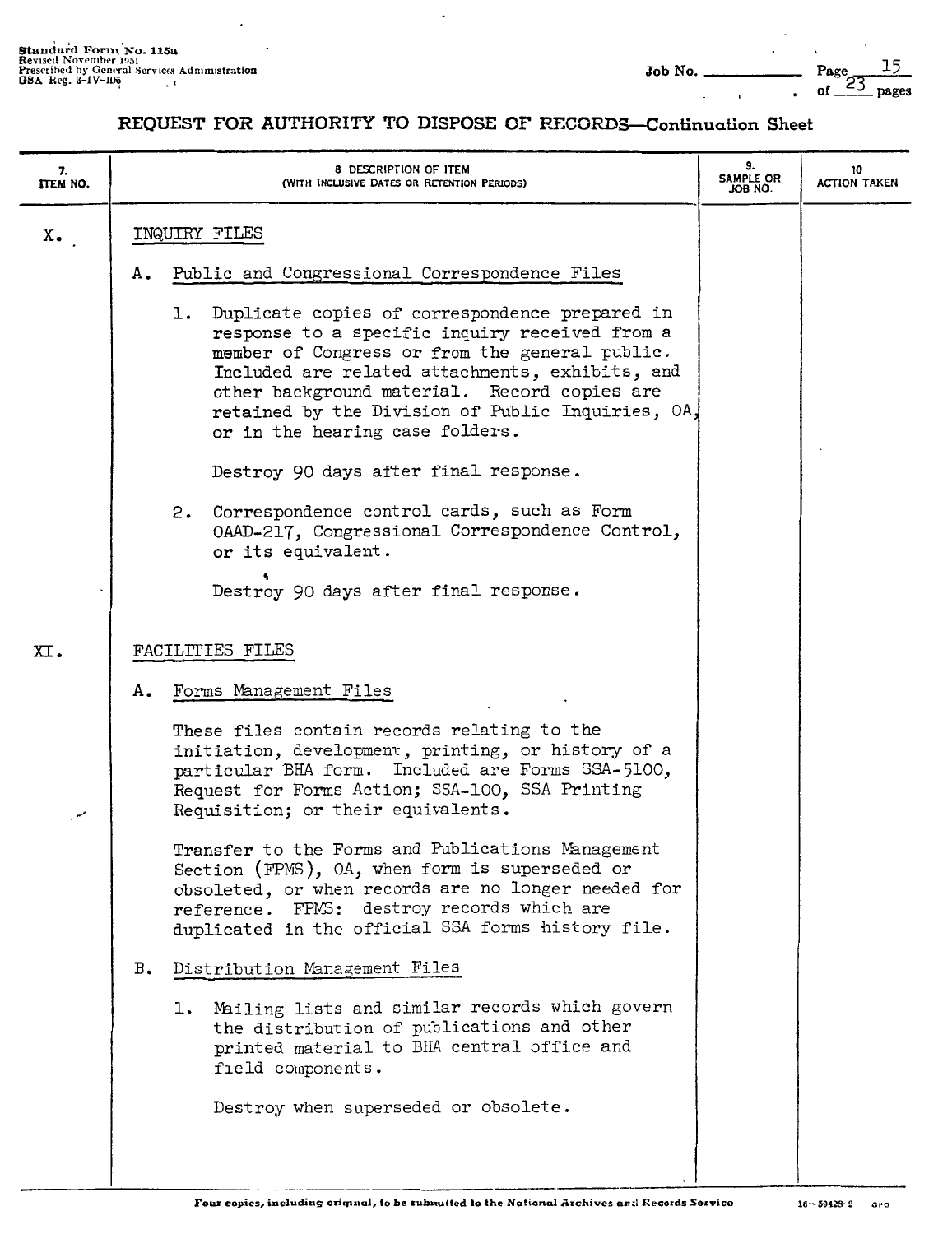| 7.<br>ITEM NO. |       | 8 DESCRIPTION OF ITEM<br>(WITH INCLUSIVE DATES OR RETENTION PERIODS)                                                                                                                                                                                                                                                                                                                            | 9.<br>SAMPLE OR<br>ON BOL | 10<br>ACTION TAKEN |
|----------------|-------|-------------------------------------------------------------------------------------------------------------------------------------------------------------------------------------------------------------------------------------------------------------------------------------------------------------------------------------------------------------------------------------------------|---------------------------|--------------------|
|                |       | 2. Requests for changes in distribution mailing<br>lists or requests for publications and other<br>printed materials. Included is Form SSA-1296,<br>Request for Change in Mailing List, Address<br>and/or Request for Manuals or Publications, or<br>its equivalent.                                                                                                                            |                           |                    |
|                |       | Destroy when action on the request has been<br>completed.                                                                                                                                                                                                                                                                                                                                       |                           |                    |
|                | c.    | Employee Locator File                                                                                                                                                                                                                                                                                                                                                                           |                           |                    |
|                |       | This file contains a locator card for each BHA<br>employee. The card provides such information as<br>home and office address and telephone number,<br>timekeeper number, and the name of a person to<br>contact in the event of an emergency. Included is<br>Form SSA-4033, Employee Locator Card, or its<br>equivalent.                                                                        |                           |                    |
|                |       | Destroy when superseded or upon separation of the<br>employee.                                                                                                                                                                                                                                                                                                                                  |                           |                    |
|                | $D$ . | Facilities Management Files                                                                                                                                                                                                                                                                                                                                                                     |                           |                    |
|                |       | 1. Records relating to the physical layout or<br>design of a facility, such as floor plans,<br>parking plans, and similar papers.                                                                                                                                                                                                                                                               |                           |                    |
| ✔              |       | Destroy when superseded, obsolete, or no longer<br>needed for reference.                                                                                                                                                                                                                                                                                                                        |                           |                    |
|                |       | Records relating to communications, transportation,<br>2.<br>custodial or other services required by an office.<br>Included are requests for the installation or<br>repair of telephones and extensions. Also<br>included are records relating to maintenance<br>services performed on office physical structures<br>such as heating, lighting, cooling, ventilation,<br>or electrical systems. |                           |                    |
|                |       | Destroy after 1 year.                                                                                                                                                                                                                                                                                                                                                                           |                           |                    |
|                |       |                                                                                                                                                                                                                                                                                                                                                                                                 |                           |                    |
|                |       |                                                                                                                                                                                                                                                                                                                                                                                                 |                           |                    |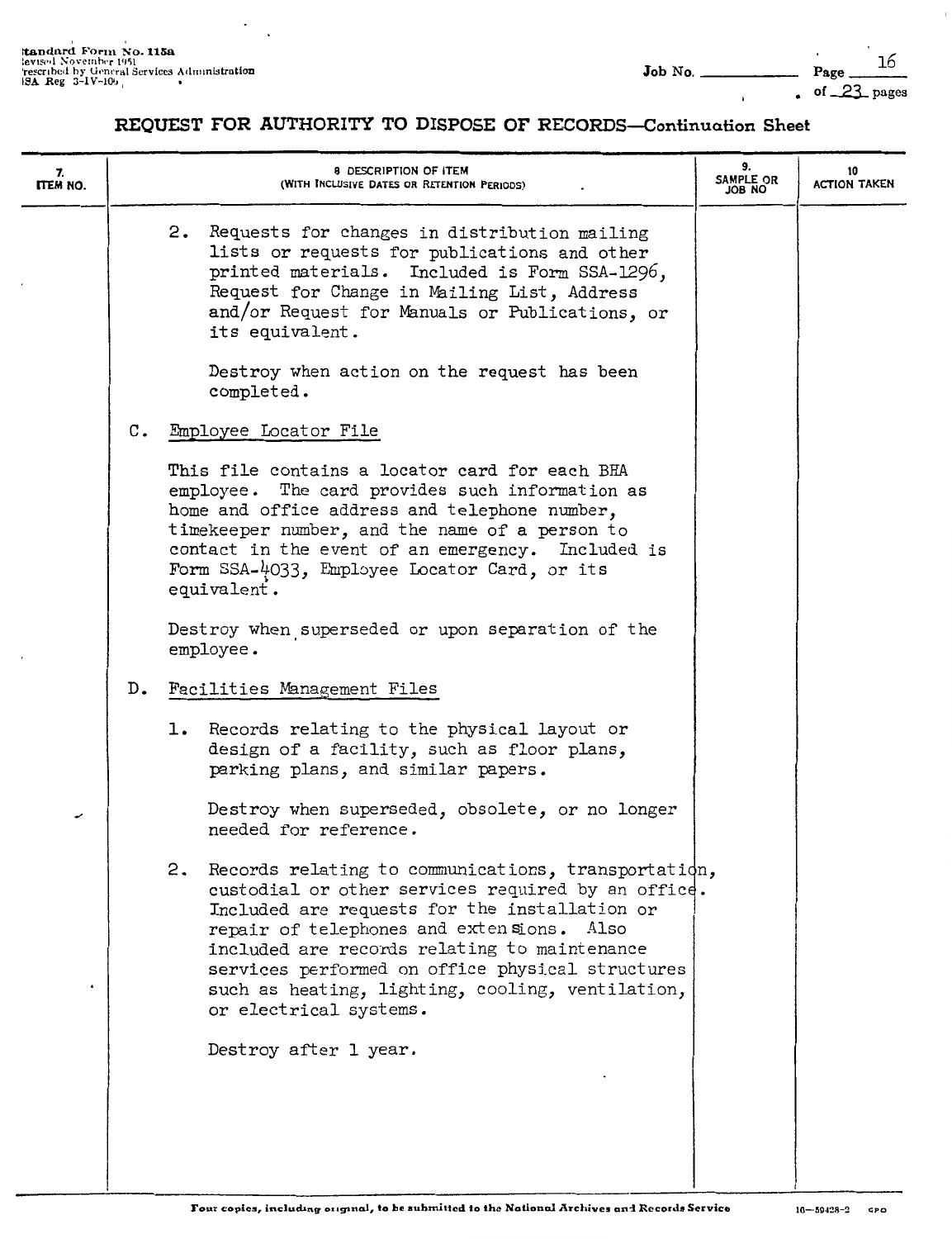$\overline{1}$ 

•

#### **REQUEST FOR AUTHORITY TO DISPOSE OF RECORDS-Continuation Sheet**

 $\sim$ 

| 7.<br>ITEM NO. |    | 8 DESCRIPTION OF ITEM<br>(WITH INCLUSIVE DATES OR RETENTION PERIODS)                                                                                                                                                                                                                                                                                                  | 9<br>SAMPLE OR<br>ю вог | 10<br><b>ACTION TAKEN</b> |
|----------------|----|-----------------------------------------------------------------------------------------------------------------------------------------------------------------------------------------------------------------------------------------------------------------------------------------------------------------------------------------------------------------------|-------------------------|---------------------------|
|                |    | 3.<br>Documents relating to office safety, such as<br>safety inspection reports, notification of unsafe<br>practices, and similar records. Also included<br>are documents concerning tests of fire, civil<br>defense, or comparable emergency evacuation<br>procedures.                                                                                               |                         |                           |
|                |    | Destroy after 1 year.                                                                                                                                                                                                                                                                                                                                                 |                         |                           |
|                | Ε. | Equipment and Supply Files                                                                                                                                                                                                                                                                                                                                            |                         |                           |
|                |    | These files contain documents relating to the<br>purchase, use, or disposal of office equipment,<br>furniture, or supplies. Included are Forms HEW-393,<br>Purchase/Service/Stock Requisition; SSA-2006, Request<br>for Disposal Instructions; HEW-22, Property Action<br>Request to Supply Officer; SF-147, Order for Supplies<br>or Services; or their equivalents. |                         |                           |
|                |    | Destroy after 2 years.                                                                                                                                                                                                                                                                                                                                                |                         |                           |
| XII.           |    | TRAINING AND CAREER DEVELOPMENT FILES                                                                                                                                                                                                                                                                                                                                 |                         |                           |
|                |    |                                                                                                                                                                                                                                                                                                                                                                       |                         |                           |
|                | А. | Training Authorization Files                                                                                                                                                                                                                                                                                                                                          |                         |                           |
| ر              |    | These files consist of records which authorize BHA<br>employees to attend specific Government and non-<br>Government training courses. Included are Forms<br>HEW-350, Training in Other Government Facilities;<br>or their equivalents. Note: Copies of these forms<br>are retained in the official personnel folder.                                                 |                         |                           |
|                |    | Authorizing Office<br>ı.                                                                                                                                                                                                                                                                                                                                              |                         |                           |
|                |    | Destroy 5 years after the year in which dated,<br>except that records may be destroyed after 2<br>years if a Departmental or Civil Service<br>Commission evaluation of the training function<br>has been completed.                                                                                                                                                   |                         |                           |
|                |    | Other Offices<br>2.                                                                                                                                                                                                                                                                                                                                                   |                         |                           |
|                |    | Destroy 2 years after the year in which dated.                                                                                                                                                                                                                                                                                                                        |                         |                           |
|                |    |                                                                                                                                                                                                                                                                                                                                                                       |                         |                           |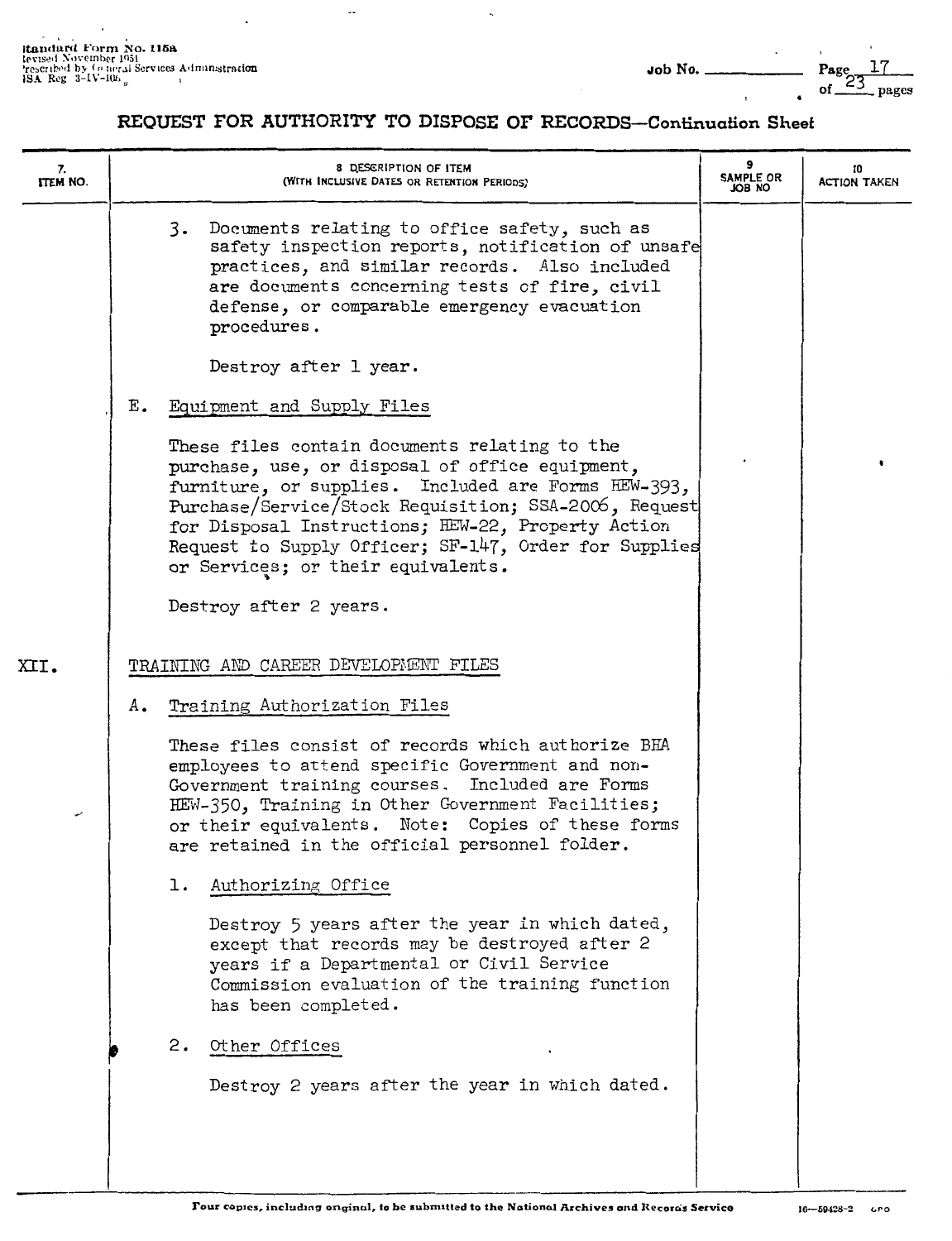| 7.<br>ITEM NO. |    | 8 DESCRIPTION OF ITEM<br>(WITH INCLUSIVE DATES OR RETENTION PERIODS)                                                                                                                                                                                                                                                                                                                                                                                                                                                                                                                        | 9.<br>SAMPLE OR<br>OA BOL | 10<br><b>ACTION TAKEN</b> |
|----------------|----|---------------------------------------------------------------------------------------------------------------------------------------------------------------------------------------------------------------------------------------------------------------------------------------------------------------------------------------------------------------------------------------------------------------------------------------------------------------------------------------------------------------------------------------------------------------------------------------------|---------------------------|---------------------------|
|                | в. | Career Development Files                                                                                                                                                                                                                                                                                                                                                                                                                                                                                                                                                                    |                           |                           |
|                |    | These files document an individual's participation<br>in the Staff Development Program, the Executive<br>Development Program, the Management Intern Program,<br>or a similar career development program.<br>Included<br>are copies of individual development plans,<br>qualifications statements (SSA-45 or SF-171), records<br>reflecting training courses taken, copies of<br>supervisory appraisals and evaluations, and similar<br>records. Also included are Forms SSA-2031, Profile<br>of Eligible Candidate; SSA-2588, Career Planning<br>and Recommendations; or their equivalents. |                           |                           |
|                |    | Two years after the participant completes the program,<br>remove and destroy all material from the file<br>except: (1) development plans; (2) qualifications<br>statements; and (3) forms SSA-2031 or SSA-2588. These<br>3 items should be destroyed 5 years after completion<br>of the program.                                                                                                                                                                                                                                                                                            |                           |                           |
|                | c. | Training Materials Master File                                                                                                                                                                                                                                                                                                                                                                                                                                                                                                                                                              |                           |                           |
|                |    | This is a master file of materials developed for and<br>used in various BHA training courses. Included are<br>transcripts of lectures, handouts, charts, graphs,<br>course outlines, and similar materials.                                                                                                                                                                                                                                                                                                                                                                                 |                           |                           |
| ৵              |    | Destroy 5 years after the material is superseded or<br>the course is discontinued.                                                                                                                                                                                                                                                                                                                                                                                                                                                                                                          |                           |                           |
|                | D. | Course Evaluation Files                                                                                                                                                                                                                                                                                                                                                                                                                                                                                                                                                                     |                           |                           |
|                |    | 1. Course evaluation forms completed by participants<br>of a BHA training courses.                                                                                                                                                                                                                                                                                                                                                                                                                                                                                                          |                           |                           |
|                |    | Destroy after data have been tabulated.                                                                                                                                                                                                                                                                                                                                                                                                                                                                                                                                                     |                           |                           |
|                |    | Tabulated listings of evaluation data used to<br>2.<br>analyze the effectiveness of BHA training courses.                                                                                                                                                                                                                                                                                                                                                                                                                                                                                   |                           |                           |
|                |    | Destroy after 2 years.                                                                                                                                                                                                                                                                                                                                                                                                                                                                                                                                                                      |                           |                           |
|                |    |                                                                                                                                                                                                                                                                                                                                                                                                                                                                                                                                                                                             |                           |                           |
|                |    | $\epsilon$<br>こうせい こうしょう しゅうしゅうしゅ<br>as the car<br>, ದ.                                                                                                                                                                                                                                                                                                                                                                                                                                                                                                                                     |                           |                           |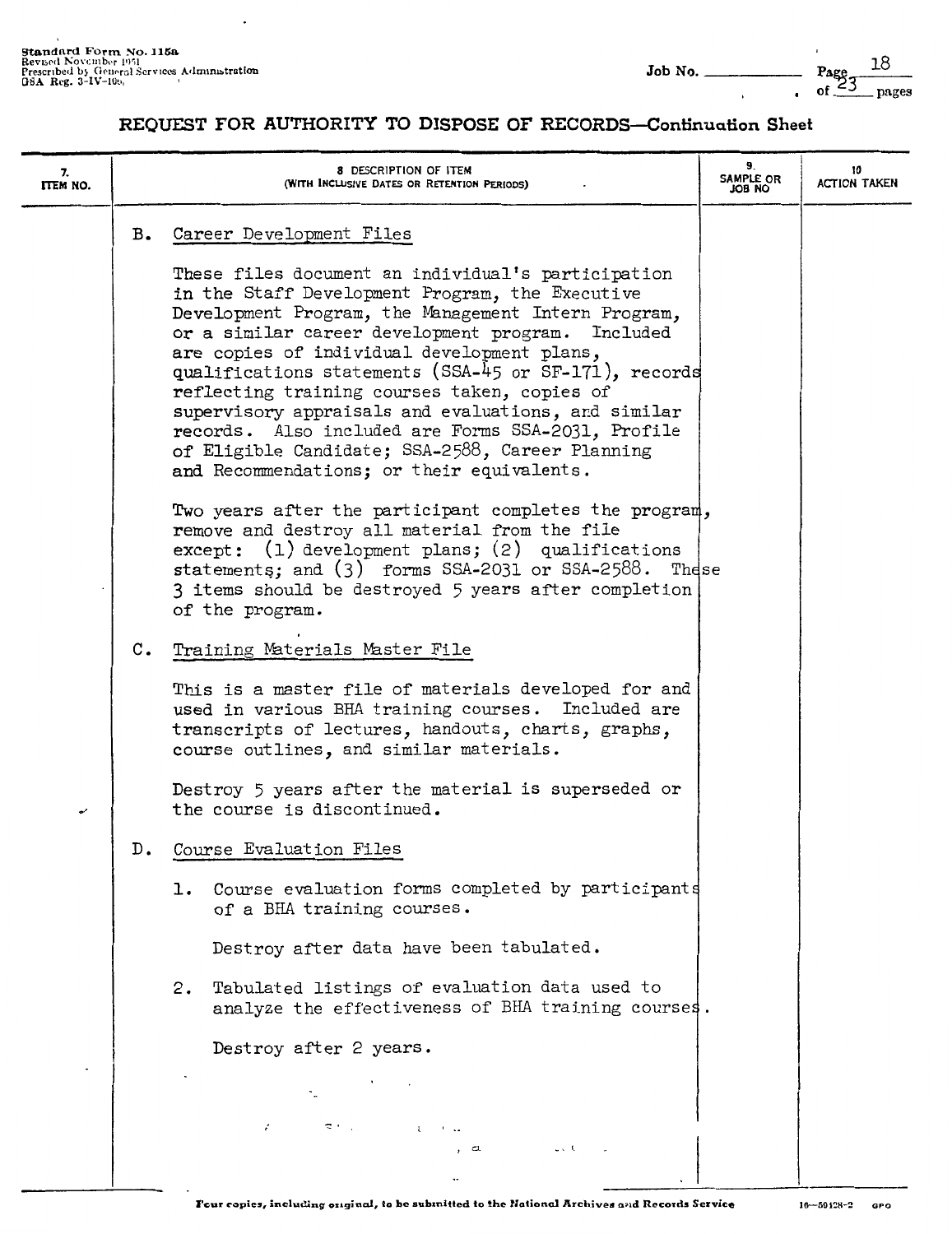$\sim$   $\sim$   $\sim$ 

 $\ddot{\phantom{a}}$ 

 $\mathbf{r}$ 

#### **REQUEST FOR AUTHORITY TO DISPOSE OF RECORDS-Continuation Sheet**

 $\overline{a}$ 

 $\cdot$ 

| 7.<br>ITEM NO. |               | 8 DESCRIPTION OF ITEM<br>(WITH INCLUSIVE DATES OR RETENTION PERIODS)                                                                                                                                  | 9.<br>SAMPLE OR<br>JOB NO. | 10<br><b>ACTION TAKEN</b> |
|----------------|---------------|-------------------------------------------------------------------------------------------------------------------------------------------------------------------------------------------------------|----------------------------|---------------------------|
|                | $E_{\bullet}$ | Employee Testing Files<br>1. Test papers resulting from the administration<br>of an achievement, interest, or other type of<br>test to BHA employees.<br>Destroy 6 months after administration of the |                            |                           |
|                |               | test.<br>2. Tabulated listings of test scores, test reports,<br>and similar records.<br>Destroy 2 years after administration of the<br>test.                                                          |                            |                           |
|                |               | ¢<br>ĸ,                                                                                                                                                                                               |                            |                           |
|                |               |                                                                                                                                                                                                       |                            |                           |
| ↙              |               |                                                                                                                                                                                                       |                            |                           |
|                |               |                                                                                                                                                                                                       |                            |                           |
|                |               |                                                                                                                                                                                                       |                            |                           |
|                |               |                                                                                                                                                                                                       |                            |                           |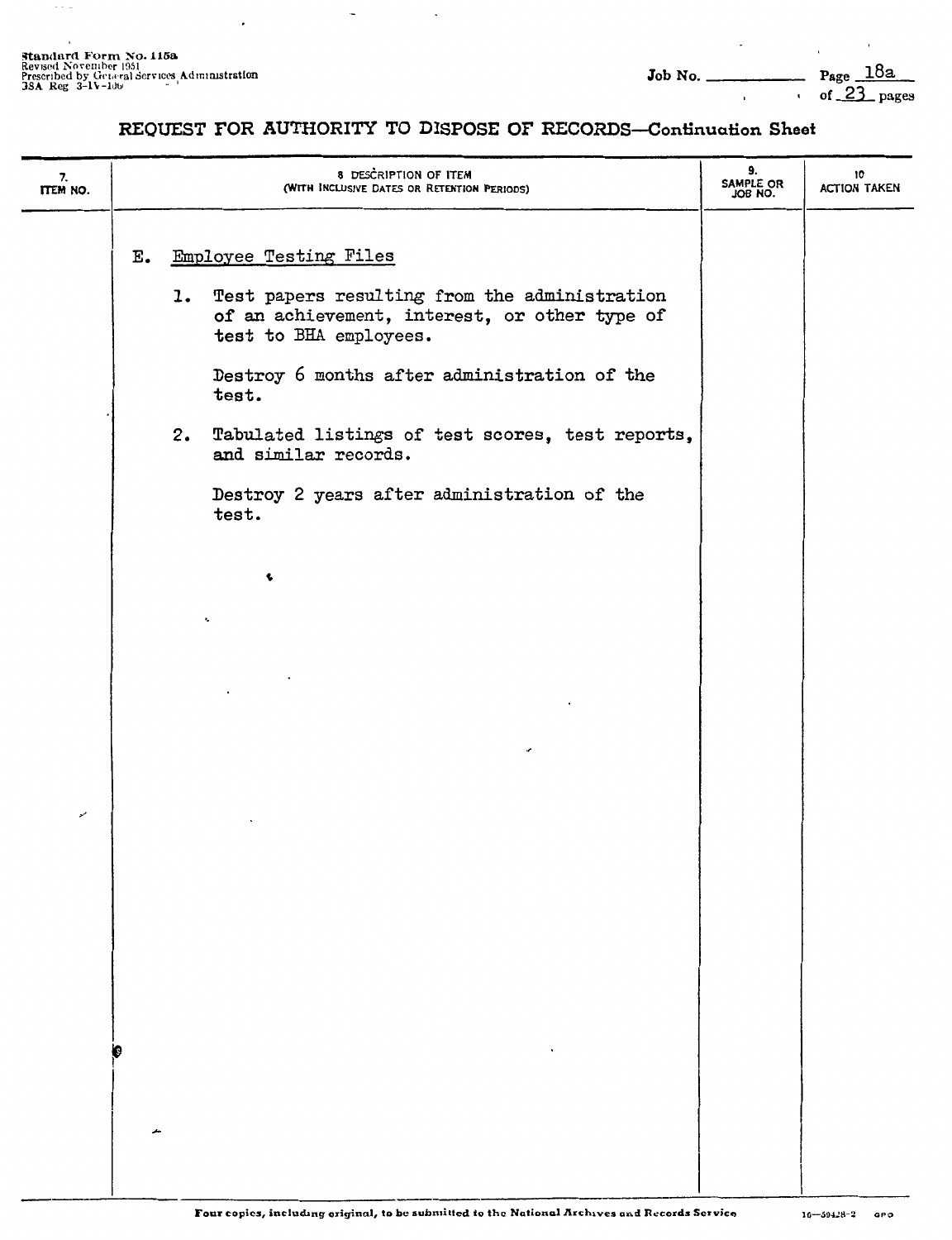$\cdot$ 

| 7.<br><b>ITEM NO</b> |                | 8 DESCRIPTION OF ITEM<br>(WITH INCLUSIVE DATES OR RETENTION PERIODS)                                                                                                                                                                                                                                                                                       | SAMPLE OR<br>ON BOL | 10<br><b>ACTION TAKEN</b> |
|----------------------|----------------|------------------------------------------------------------------------------------------------------------------------------------------------------------------------------------------------------------------------------------------------------------------------------------------------------------------------------------------------------------|---------------------|---------------------------|
|                      | F.             | Course Offering Card File<br>This is a card file identifying specific Government<br>and non-Government training courses available to BHA<br>employees.<br>Destroy when course is no longer offered.                                                                                                                                                        |                     |                           |
| III.                 |                | FIELD OPERATIONS FILES                                                                                                                                                                                                                                                                                                                                     |                     |                           |
|                      | Α.             | Field Memorandum Files                                                                                                                                                                                                                                                                                                                                     |                     |                           |
|                      |                | These memorandums are issued by BHA central office to<br>provide overall management direction to the field<br>organization. This organization includes regional<br>representatives, administrative law judges, and<br>supporting staff. Note: Records establishing<br>substantive policy or procedure should be retained<br>in accordance with item XIV.A. |                     |                           |
|                      |                | Destroy after 5 years.                                                                                                                                                                                                                                                                                                                                     |                     |                           |
|                      | в.             | Field Survey Files                                                                                                                                                                                                                                                                                                                                         |                     |                           |
| ر                    |                | Reports of surveys and studies conducted of<br>1.<br>field office operations together with any<br>directly related material documenting the<br>inception, scope, or accomplishments of the<br>survey.                                                                                                                                                      |                     |                           |
|                      |                | Destroy after 5 years.                                                                                                                                                                                                                                                                                                                                     |                     |                           |
|                      |                | 2. Survey working papers accumulated in the<br>preparation, clearance, and issuance of final<br>survey reports.                                                                                                                                                                                                                                            |                     |                           |
|                      |                | Destroy 1 year after completion of the final<br>survey report.                                                                                                                                                                                                                                                                                             |                     |                           |
|                      | $\mathbf{c}$ . | Report of Black Lung Hearings Requests                                                                                                                                                                                                                                                                                                                     |                     |                           |
|                      |                | This is a weekly report on the number of Black Lung<br>benefit cases received, pending, and disposed of in<br>the field hearings offices.                                                                                                                                                                                                                  |                     |                           |
|                      |                |                                                                                                                                                                                                                                                                                                                                                            |                     |                           |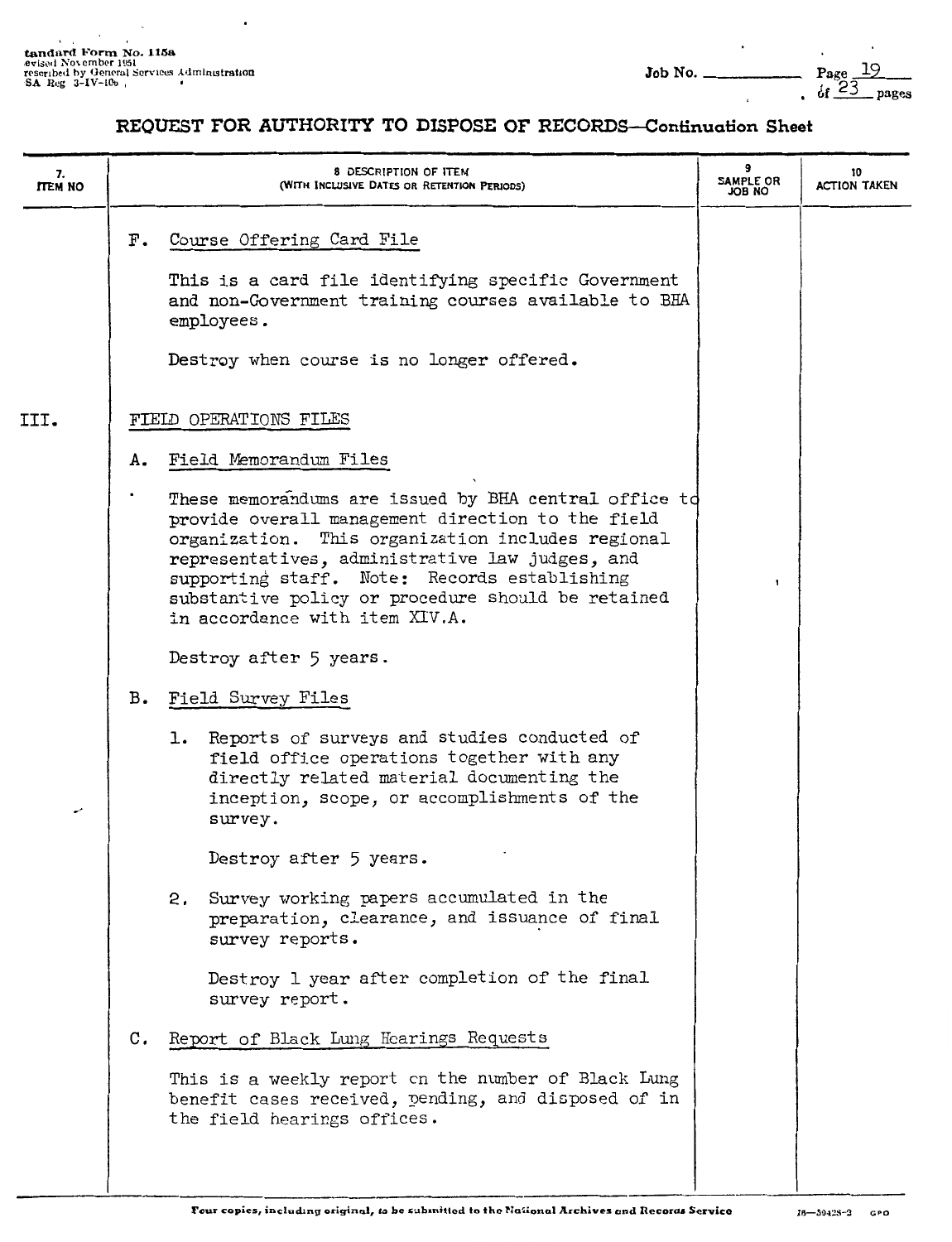$\omega \rightarrow \pi \pi$ 

#### REQUEST FOR AUTHORITY TO DISPOSE OF RECORDS-Continuation Sheet

 $\mathbb{R}^2$ 

| 7.<br>ITEM NO. |    | 8 DESCRIPTION OF ITEM<br>(WITH INCLUSIVE DATES OR RETENTION PERIODS)                                                                                                                                                                                                                                                            | 9.<br>SAMPLE OR<br>ON 8OL | 10<br><b>ACTION TAKEN</b> |
|----------------|----|---------------------------------------------------------------------------------------------------------------------------------------------------------------------------------------------------------------------------------------------------------------------------------------------------------------------------------|---------------------------|---------------------------|
|                |    | 1. Office Responsible for Preparation of the Report                                                                                                                                                                                                                                                                             |                           |                           |
|                |    | Destroy after 2 years.                                                                                                                                                                                                                                                                                                          |                           |                           |
|                |    | 2.<br>Other Offices                                                                                                                                                                                                                                                                                                             |                           |                           |
|                |    | Destroy after 1 year. Earlier disposal is<br>authorized.                                                                                                                                                                                                                                                                        |                           |                           |
| XIV.           |    | POLICY AND PROCEDURE FILES                                                                                                                                                                                                                                                                                                      |                           |                           |
|                | Α. | Policy and Procedure Files                                                                                                                                                                                                                                                                                                      |                           |                           |
|                |    | These files consist of records which establish policy<br>and/or procedure pertaining to the hearings and<br>appeals process. Included are formal statements of<br>policy and substantive procedure, standards, criteria,<br>interpretátions and clarifications, and similar records.                                            |                           |                           |
|                |    | 1. Office of Record                                                                                                                                                                                                                                                                                                             |                           |                           |
|                |    | Permanent. Transfer to the Central Reference<br>Unit when no longer needed in current operations.<br>Offer to the National Archives when no longer<br>needed for reference.                                                                                                                                                     |                           |                           |
|                |    | 2. Other Offices                                                                                                                                                                                                                                                                                                                |                           |                           |
| ø              |    | Destroy when no longer needed for reference.                                                                                                                                                                                                                                                                                    |                           |                           |
|                | в. | Commissioner's Decision Files                                                                                                                                                                                                                                                                                                   |                           |                           |
|                |    | These files consist of copies of formal policy<br>decisions rendered by the Commissioner of Social<br>Security pertaining to the hearings and appeals<br>process. Included are copies of submittals and<br>associated background papers. Record copies of<br>these decisions are retained by the Office of the<br>Commissioner. |                           |                           |
|                |    | Office Preparing the Commissioner's Submittal<br>ı.                                                                                                                                                                                                                                                                             |                           |                           |
|                |    | Transfer to the Central Reference Unit when no<br>longer needed in current operations. Destroy<br>when no longer needed for reference.                                                                                                                                                                                          |                           |                           |

 $\cdot$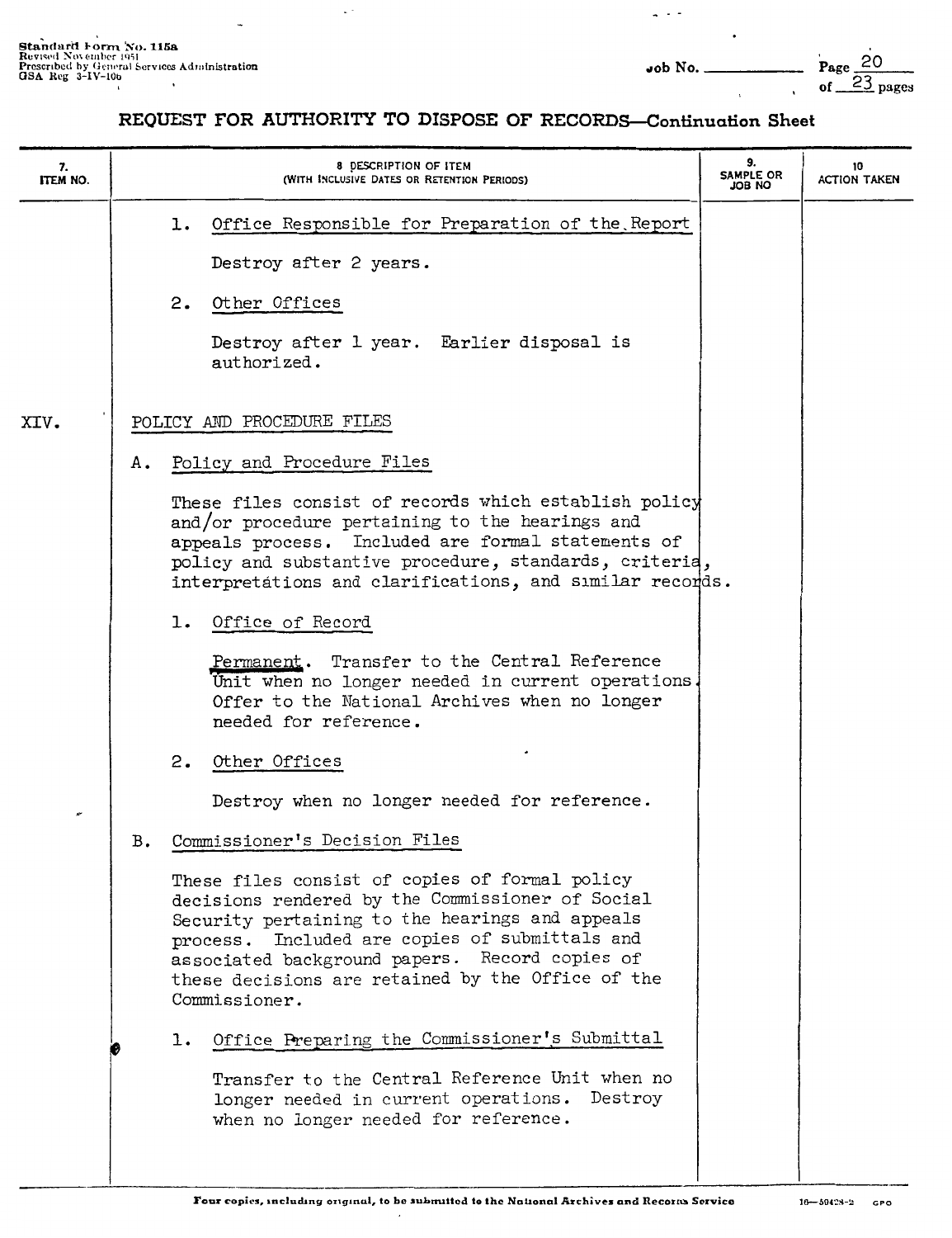$\cdot$ 

 $\mathbf{v} = \mathbf{v}$ 

 $\ddotsc$ 

| 7.<br><b>ITEM NO.</b> |                | 8 DESCRIPTION OF ITEM<br>(WITH INCLUSIVE DATES OR RETENTION PERIODS)                                                                                                                                                                                                                                | 9.<br>SAMPLE OR<br>ON BOL | 10<br><b>ACTION TAKEN</b> |
|-----------------------|----------------|-----------------------------------------------------------------------------------------------------------------------------------------------------------------------------------------------------------------------------------------------------------------------------------------------------|---------------------------|---------------------------|
|                       |                | 2. Other Offices<br>Destroy when no longer needed for reference.                                                                                                                                                                                                                                    |                           |                           |
| XV.                   |                | APPEALS OPERATIONS FILES                                                                                                                                                                                                                                                                            |                           |                           |
|                       | Α.             | Hearings Analyst Case Evaluation Files                                                                                                                                                                                                                                                              |                           |                           |
|                       |                | These files contain working copies of written analyses<br>prepared by hearings and appeals analysts in reviewing<br>appealed claims cases and recommending appropriate<br>Appeal's Council action. Record copies of these<br>analyses are retained in the hearing case folders.                     |                           |                           |
|                       |                | Destroy after 1 year. Copies of particularly<br>significant analyses may be retained until no longer<br>needed for reference.                                                                                                                                                                       |                           |                           |
|                       | в.             | Case Control Cards                                                                                                                                                                                                                                                                                  |                           |                           |
|                       |                | These cards are used by the program branches<br>control cases during the Appeal's Council review<br>process. They record the actions taken by the<br>Appeal's Council on a particular case. Included<br>are Forms $HA-584.1$ , $HA-584.2$ , and $HA-584.3$ , Control<br>Card, or their equivalents. |                           |                           |
| v                     |                | Transfer to an inactive file after final action on<br>the case by the Appeal's Council. Close out<br>inactive file at the end of the fiscal year and<br>destroy 2 years thereafter.                                                                                                                 |                           |                           |
|                       | $\mathbb{C}$ . | Diary Cards                                                                                                                                                                                                                                                                                         |                           |                           |
|                       |                | These cards are used to flag cases for action at a<br>future date. Included are Forms HA-543 and<br>HA-543BL, Diary Card, or their equivalents.                                                                                                                                                     |                           |                           |
|                       |                | Destroy when necessary action has been taken.                                                                                                                                                                                                                                                       |                           |                           |
|                       | D.             | Comprehensive Review Logs                                                                                                                                                                                                                                                                           |                           |                           |
|                       |                | These logs are used to document and control the<br>processing of cases selected for comprehensive review.                                                                                                                                                                                           |                           |                           |
|                       |                | Destroy after 2 years.                                                                                                                                                                                                                                                                              |                           |                           |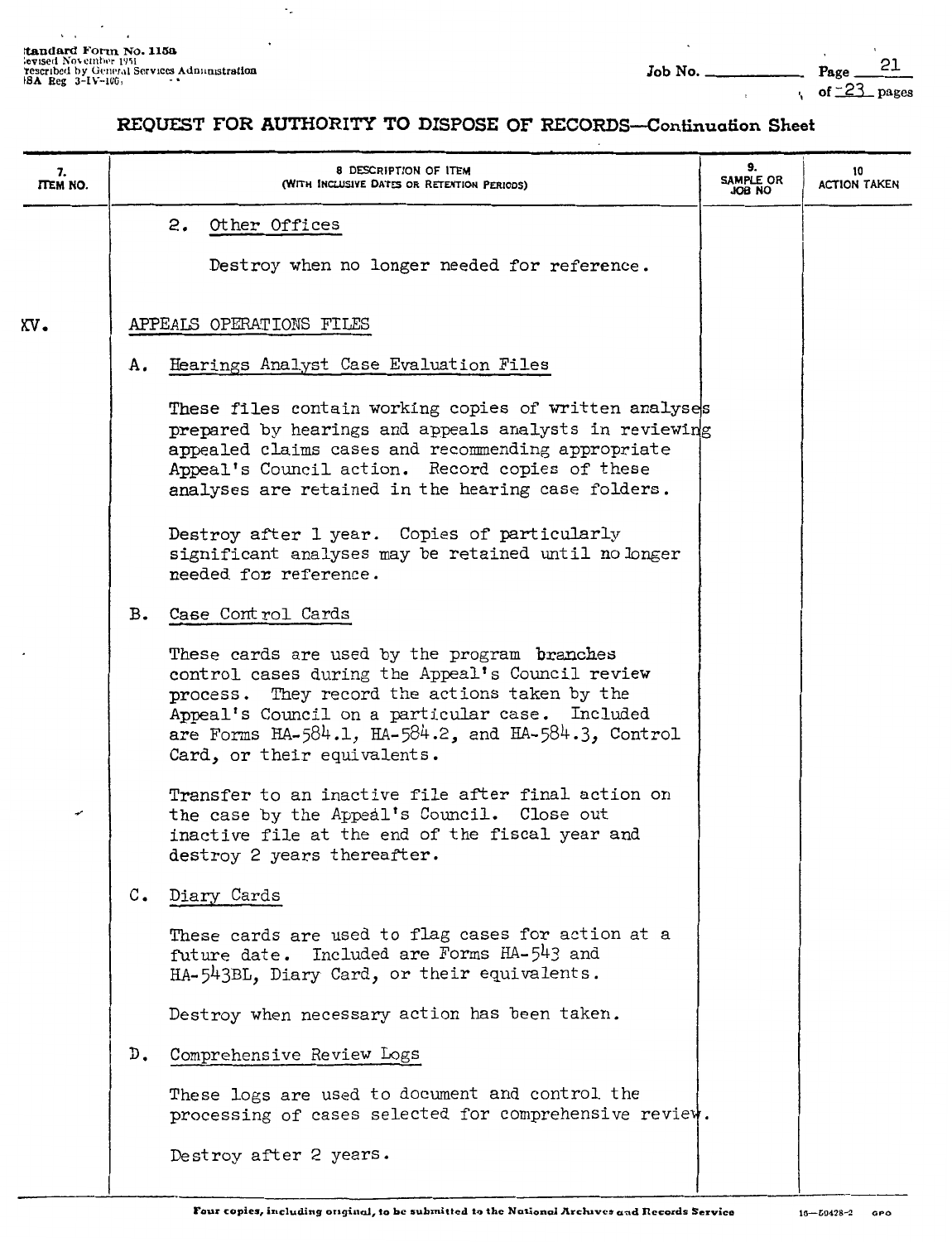÷,

#### **REQUEST FOR AUTHORITY TO DISPOSE OF RECORDS-Continuation Sheet**

J.

| 7<br>ITEM NO. |       | 8 DESCRIPTION OF ITEM<br>(WITH INCLUSIVE DATES OR RETENTION PERIODS)                                                                                                                                                                                                                                                    | 9.<br>SAMPLE OR<br>ON 8OL | 10<br><b>ACTION TAKEN</b> |
|---------------|-------|-------------------------------------------------------------------------------------------------------------------------------------------------------------------------------------------------------------------------------------------------------------------------------------------------------------------------|---------------------------|---------------------------|
|               | Ε.    | HI Project Files                                                                                                                                                                                                                                                                                                        |                           |                           |
|               |       | 1. Cards used to control the processing of cases in<br>the Health Insurance Project. Included is Form<br>HA-582, HI Project Control Card, or its equivalent.                                                                                                                                                            |                           |                           |
|               |       | Transfer to an inactive file after completion of<br>HI Project processing. Close out inactive file<br>at the end of the fiscal year and destroy 2<br>years thereafter.                                                                                                                                                  |                           |                           |
|               |       | 2. Copies of correspondence prepared by the Health<br>Insurance Project to obtain evidence needed in<br>the development of a particular case.                                                                                                                                                                           |                           |                           |
|               |       | Destroy when necessary evidence has been obtained.                                                                                                                                                                                                                                                                      |                           |                           |
|               | $F$ . | Federal Court Decision Files                                                                                                                                                                                                                                                                                            |                           |                           |
|               |       | This file consist of copies of decisions rendered by<br>the Federal courts on litigated claims cases. They<br>are retained primarily for reference purposes.                                                                                                                                                            |                           |                           |
|               |       | Transfer to the Central Reference Unit after 2 years.<br>Destroy when no longer needed for reference.                                                                                                                                                                                                                   |                           |                           |
|               | G.    | Court Case Record Cards                                                                                                                                                                                                                                                                                                 |                           |                           |
|               |       | These cards are used to record the actions taken<br>by the Federal courts in adjudicating a litigated<br>claims case. Included is Form HA-550, Court Case<br>Record Card, or its equivalent.                                                                                                                            |                           |                           |
|               |       | Retain cards pertaining to leading cases, U.S. Court<br>of Appeals, or U.S. Supreme Court cases until no<br>longer needed for reference. Transfer others to an<br>inactive file after final decision in the Federal<br>courts. Close out inactive file at the end of the<br>fiscal year and destroy 2 years thereafter. |                           |                           |
|               | н.    | Litigation Activity Report                                                                                                                                                                                                                                                                                              |                           |                           |
|               |       | This is a quarterly report containing narrative<br>analysis and statistical data on Title II cases<br>remanded by the Federal courts. The report is<br>submitted to the Bureau of Retirement and Survivors<br>Insurance.                                                                                                |                           |                           |
|               |       | Destroy after 2 years.                                                                                                                                                                                                                                                                                                  |                           |                           |